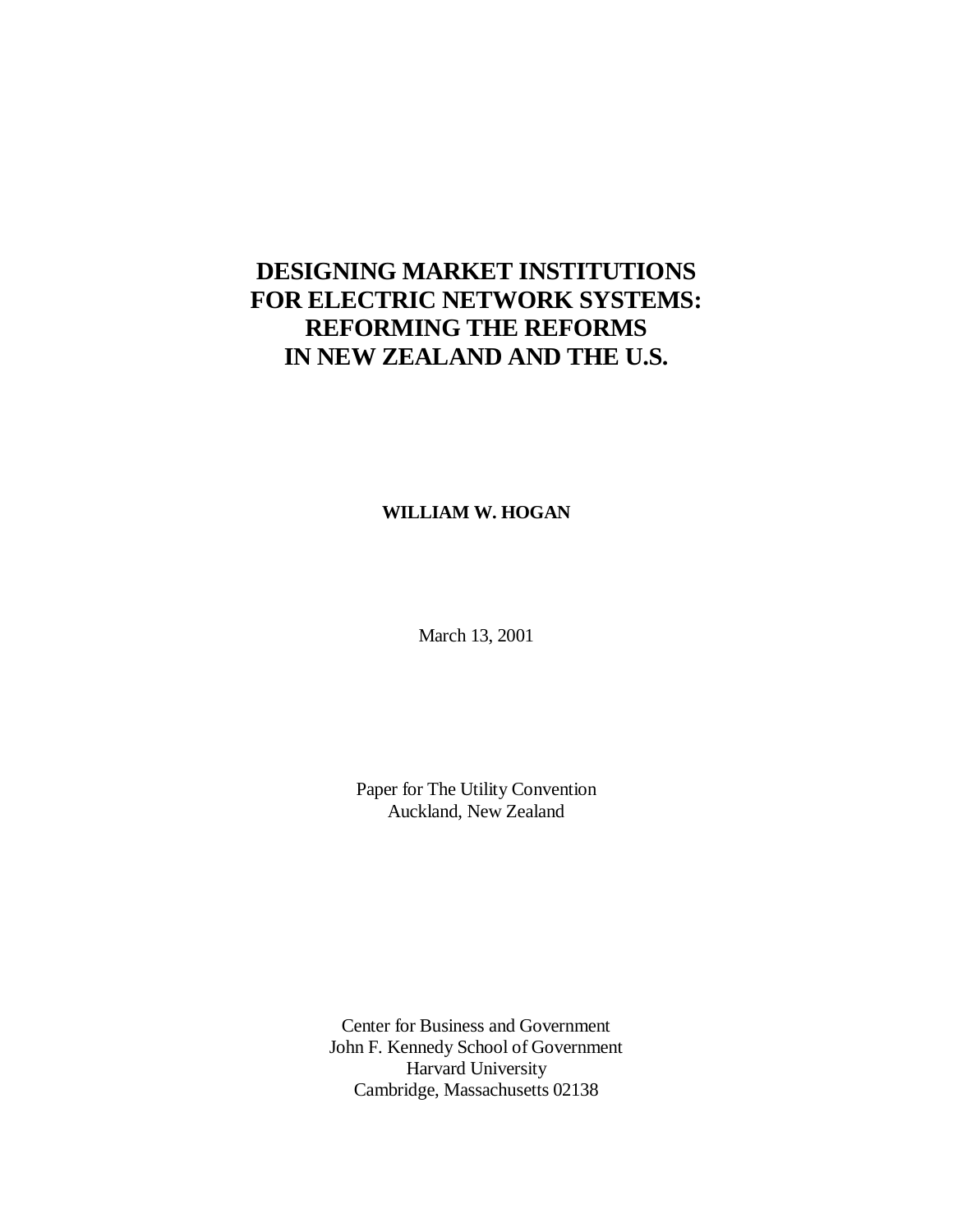## **CONTENTS**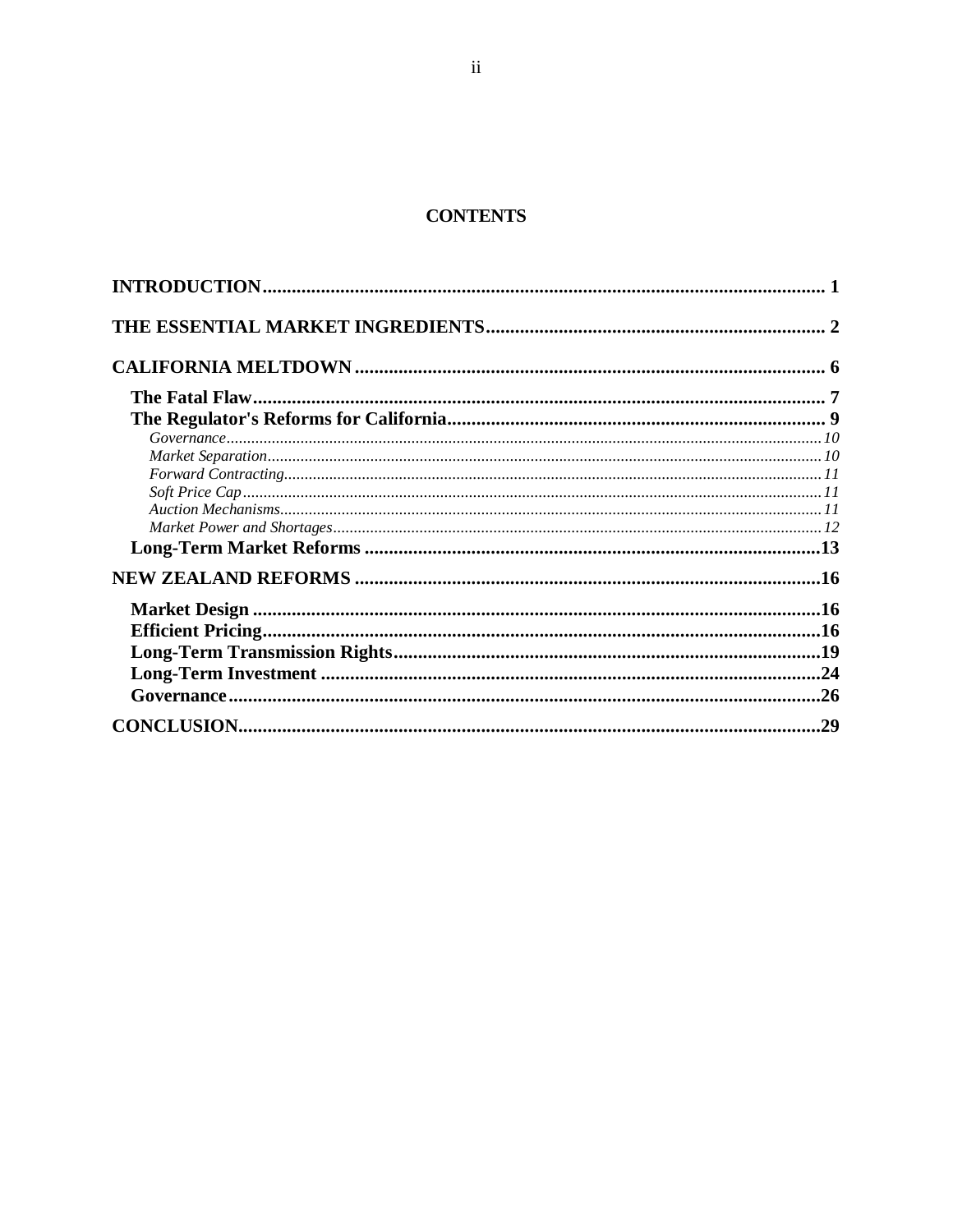### **DESIGNING MARKET INSTITUTIONS FOR ELECTRIC NETWORK SYSTEMS: REFORMING THE REFORMS IN NEW ZEALAND AND THE U.S.**

William W. Hogan $<sup>1</sup>$ </sup> March 13, 2001

There must be an organization responsible for key coordination activities needed to make a market work. This is not an option, and the market cannot solve the problem of market design. A competitive electricity market can be the vehicle for pursuing the public interest, but only if the market structure addresses the particular characteristics of the electricity system with its complex mix of essential facilities and large network externalities. The central design requirement is easy access to a coordinated spot market. There are certain critical functions that must be provided by the system operator. When these functions are organized within the framework of a bid-based, security-constrained economic dispatch with locational pricing, the tools are available to deal with the most important network complexities that otherwise confound electricity markets. Once done, many of the other problems in the electric network would either disappear or would be greatly simplified. Government and governance mechanisms should keep these principles at the forefront in pursuit of the public interest.

### **INTRODUCTION**

 $\overline{a}$ 

The international experience in designing market institutions has been reflected in the many debates and experiments in the United States. In part, the United States has learned from the best thinking in New Zealand, and recent experience can provide guidance for the market reforms in both countries. The details matter, as is illustrated by examples of both success and failure.

A competitive electricity market can be the vehicle for pursuing that public interest, but only if the market structure addresses the particular characteristics of the electricity system with its complex mix of essential facilities and large network externalities. Power markets are made, they don't just happen. Importantly, the rules for access to essential facilities and pricing, to provide consistent and efficient incentives, are not mere technical details that can be deferred or left alone to

<sup>1</sup> William W. Hogan is the Lucius N. Littauer Professor of Public Policy and Administration, John F. Kennedy School of Government, Harvard University and a Director of the Law and Economics Consulting Group in Navigant Consulting, Inc. This paper draws on work for the Harvard Electricity Policy Group and the Harvard-Japan Project on Energy and the Environment. This revises the author's earlier paper of August 1999, submitted as part of the RTO Notice of Proposed Rulemaking. The author is or has been a consultant on electric market reform and transmission issues for American National Power, Brazil Power Exchange Administrator (ASMAE), British National Grid Company, Calpine Corporation, Commonwealth Edison Company, Detroit Edison Company, Duquesne Light Company, Electricity Corporation of New Zealand, GPU Inc. (and the Supporting Companies of PJM), GPU PowerNet Pty Ltd., Mirant Corp., National Independent Energy Producers, New England Independent System Operator, New England Power Company, New York Independent System Operator, New York Power Pool, New York Utilities Collaborative, Niagara Mohawk Corporation, PJM Office of Interconnection, San Diego Gas & Electric Corporation, Sempra Energy, TransÉnergie, Transpower of New Zealand, Westbrook Power, Williams Energy Group, and Wisconsin Electric Power Company. The views presented here are not necessarily attributable to any of those mentioned, and any remaining errors are solely the responsibility of the author. (Related papers can be found on the web at are solely the responsibility of the author. http://ksgwww.harvard.edu/people/whogan).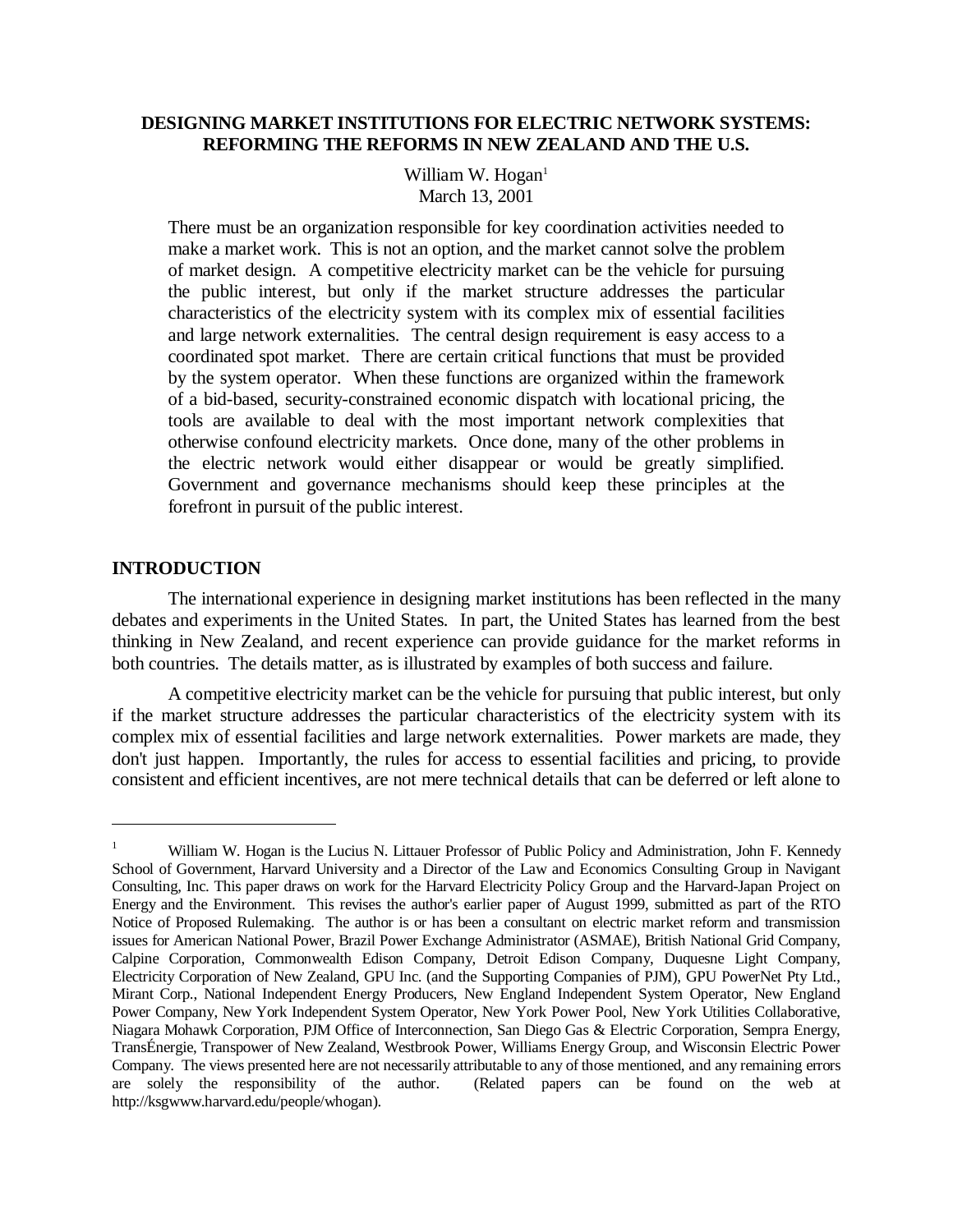be discovered through the magic of the market. The whole point of moving to greater reliance on markets is the belief that the market participants will respond to incentives, fast. But markets with poorly designed institutions will give the wrong incentives. The mistakes, once made, have not been easy to fix.

 Effective governance mechanisms must address the public interest. An efficient market design can be built around a system operator that coordinates a spot market. This efficient, coordinated spot market is the only design we know of that is both internally consistent and actually works. Without an efficient spot market and its consistent incentives, operational problems will force system operators to impose administrative command-and-control procedures that defeat the purposes of the market participants. Without an efficient spot market and the associated transparent spot prices, it will be much more expensive and difficult to arrange balancing and settlement. Without an efficient spot market and the associated locational prices, there will be no way to define a workable system of transmission rights, no way to stimulate investment in transmission by market participants and, therefore, no way to avoid complete reliance as of old on monopoly decision-making and investment.

### **THE ESSENTIAL MARKET INGREDIENTS**

The central problem in the development of competitive electricity markets arises from the need for a system operator who can manage the complex short-term interactions in the network and maintain system reliability. There must be a system operator. The only open questions are with the

rules the system operator will apply and the governance of its activities. The development of Independent System Operators (ISO) has proceeded steadily in the worldwide restructuring of electricity markets. There are significant advantages in this approach. Control of the use of the transmission grid means control of the dispatch, at least at the margin, because adjusting the dispatch is the principal (or, in some cases, only) means of affecting the flow of power on the grid. That this system operator should also be independent of



the existing electric utilities and other market participants is attractive in its simplicity in achieving equal treatment of all market participants. The ISO provides an essential service, but does not compete in the energy market.

The process of restructuring wholesale electricity markets in the United States has added to the extensive worldwide debate about the range of possible and preferred alternatives for organizing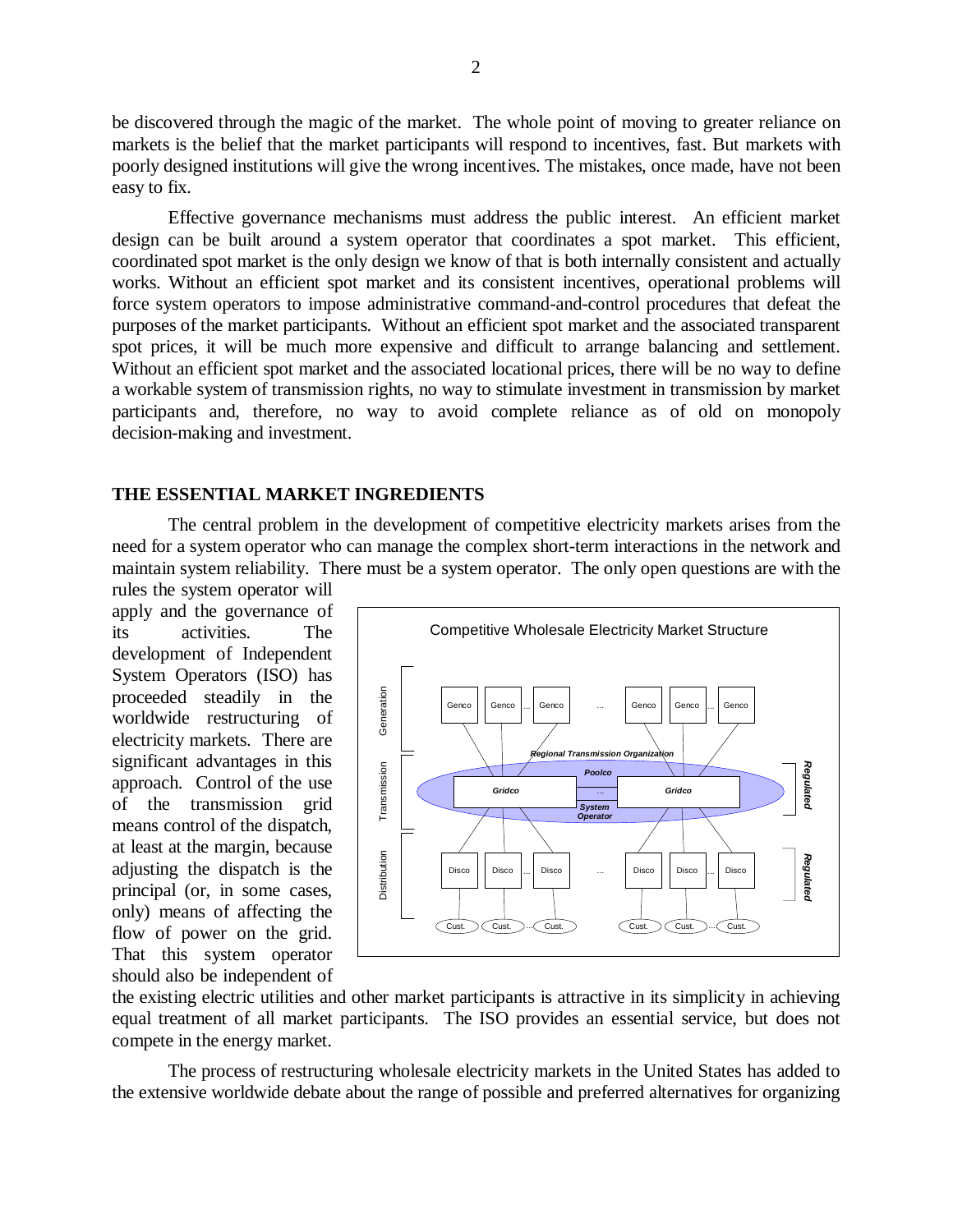regional electricity markets. Most importantly, the Federal Energy Regulatory Commission (FERC) has addressed a wide range of issues in its analysis of and orders for the design of Regional Transmission Organizations (RTO).<sup>2</sup> To signal its importance, the FERC assigned the RTO Order the millennium number. This Millennium RTO Order covers a great deal in fashioning well-designed market institutions to serve the public interest.

Surprisingly for an industry as capital intensive as electricity production and distribution, the essential elements are found in a consistent organization of short-run operations and the associated pricing. Difficult or otherwise intractable problems that arise in electricity markets, in both the long run and the short run, disappear or are simplified when the pieces fit together for efficient short-term operations in the context of flexible choices for market participants.

In the short run, there are critical functions that must be performed by someone. The complex network interactions in an electric grid require that there be an entity that can provide certain critical coordinating services.<sup>3</sup> But the implications that follow from this fact are so contentious that the discussion often becomes confused and the language strained. Here we focus on the activities of this entity as the system operator, no matter what final name we may give it.

The most obvious example of the essential services is in energy balancing. The electric system must maintain continuous aggregate balance of production and consumption. This same balance of inputs and outputs must be coordinated in a way that respects the many limits in the transmission system. Hence, not only must the aggregate inputs and outputs conform to the electrical laws that govern the interconnected grid, but the locational pattern of power production and use must honor these same laws in order to manage the flow of power within the limits of the transmission system.4 Simultaneously, in order to maintain reliability within the security limits of the grid, various ancillary services such as spinning reserve and reactive support need close coordination and monitoring.

This coordination function is not optional. It appears in every electric system. It must be provided. And the services must be integrated with each other. The needs for reactive power and spinning reserve depend importantly on the overall pattern of power production and use. Individual market participants can produce individual elements of these services, but the fundamental coordination function requires a single entity. This is the responsibility of the system operator. And there is always a system operator.

Since the functions of the system operator are not optional, the only open question for market design is how they will be performed. The system operator could do a good job, meaning operating efficiently to support a competitive market. Or the system operator could do a bad job, providing the services in a way that increases costs and undermines the competitive market. The central effect of policy should be to require good design for the functions of the system operator.

A central problem appears in designing the design process. Experience indicates that reliance on voluntary agreements among market participants is not likely to be successful. Some

<sup>&</sup>lt;sup>2</sup> Federal Energy Regulatory Commission, "Regional Transmission Organizations," Order No. 2000, Docket No. RM99-2-000, Washington DC, December 20, 1999.

<sup>&</sup>lt;sup>3</sup> RTO Order, p. 270. See also, William W. Hogan, "Independent System Operator: Pricing and Flexibility in a Competitive Electricity Market," Center for Business and Government, Harvard University, February 1998.

<sup>4</sup> RTO Order, pp. 423-424.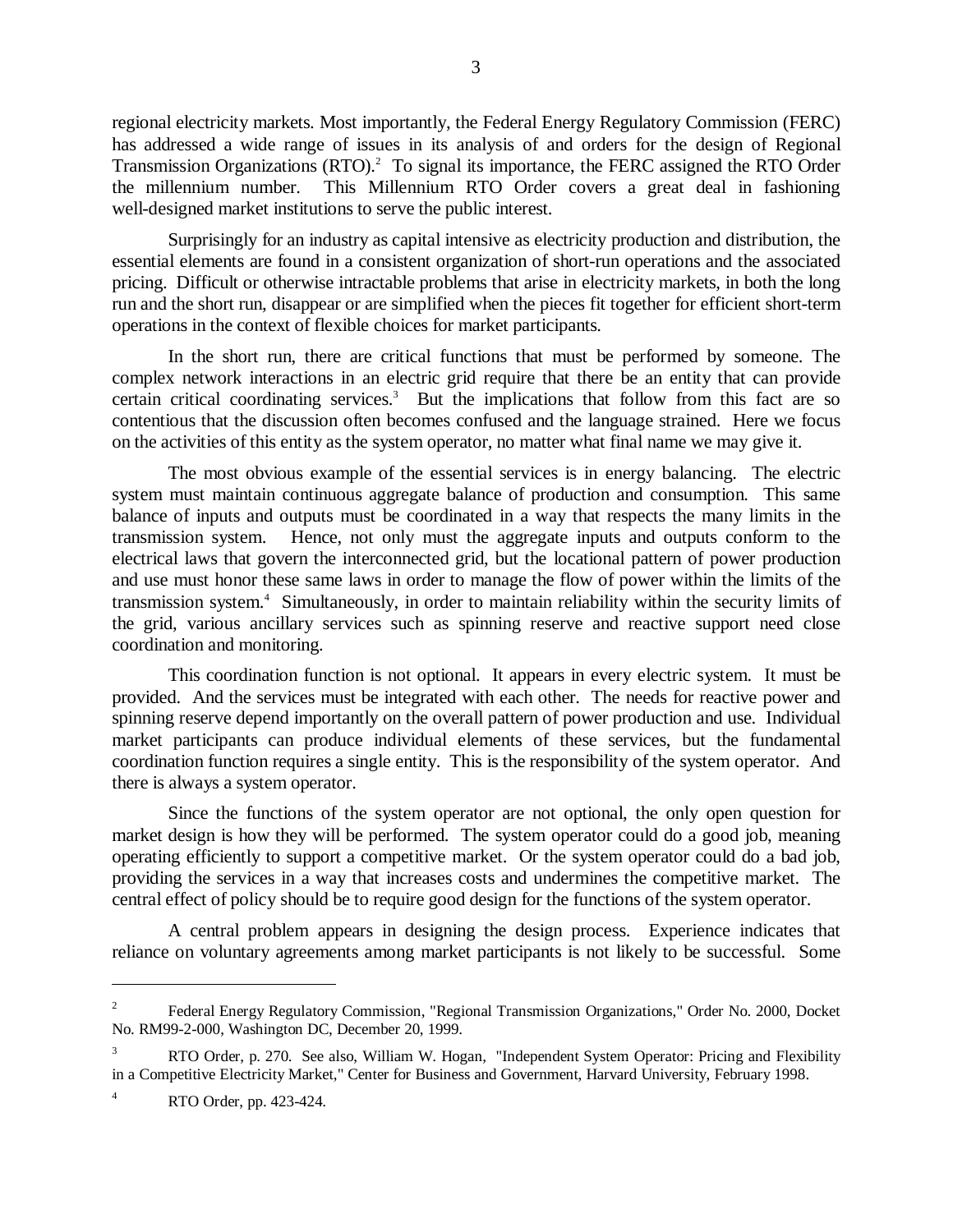problems, like dividing the pie, are largely political and voluntary agreement would be natural. But other problems, like designing bridges, dictate a need for careful consideration of how the pieces fit together and what is in the public interest. Electricity market design is more like the latter than the former.

The example of energy balancing illustrates the point. At all times, the system operator must coordinate increases and decreases in dispatch to maintain aggregate real power balance. And when the transmission system is constrained, the system operator must arrange the redispatch to ensure that the free flow of power stays within the security constraints of the system. Hence, energy balancing and congestion management are inextricably intertwined.

The best approach is to run the balancing and congestion management market as a bidbased, security-constrained economic dispatch with voluntary participation by generators and loads. The corresponding prices would be consistent with the competitive outcome and would reflect the marginal cost of meeting load at each location.

To do anything else would be to decide on providing the essential coordination services in a way that would be inconsistent with the fundamental goals of electricity restructuring and inconsistent with the basic principle of designing market institutions to support the public interest. As a matter of good public policy, we should not have an interest in market designs that raise costs and decrease the real flexibility of market participants.<sup>5</sup>

These same essential ingredients would provide many other benefits. Bilateral transmission schedules of great flexibility and market-responsiveness could be accommodated with the transmission usage price set consistently at the difference in the locational energy prices. There would be no bias between bilateral schedules and the coordinated spot market. The market for ancillary service acquisition and pricing could be integrated simultaneously in the economic dispatch. Long-term transmission rights could be defined as financial rights to the difference in locational prices, thereby avoiding the impossible problem of defining a set of so-called "physical" transmission rights that would be adequate for managing the use of the grid.

The theory of the case is by now well supported by practical experience. The main ingredients exist in many parts of the world, and the combined package has been operating successfully in the Pennsylvania-New Jersey-Maryland Interconnection (PJM) for more than two years.<sup>6</sup> The same model has been adopted in New York,<sup>7</sup> and embraced as a reform in New England.<sup>8</sup> Likewise, the problems that arise when we do anything else are apparent in various experiments where putative simplifications produced predictable problems.<sup>9</sup>

Larry Ruff, "Competitive Electricity Markets: Why They Are Working And How To Improve Them," National Economic Research Associates, May 12, 1999.

<sup>6</sup> PJM Interconnection. L.L.C. For further details on the experience in PJM, see William W. Hogan, "GETTING THE PRICES RIGHT IN PJM. Analysis and Summary: April 1998 through March 1999, The First Anniversary of Full Locational Pricing," April 2, 1999, available through the author's web page; and the earlier discussion in the Electricity Journal, September 1998.

<sup>7</sup> New York began operation under this market design in November 1999.

<sup>8</sup> ISO New England, "Congestion Management System and a Multi-Settlement System for the New England Power Pool," FERC Docket EL00-62-000, ER00-2052-000, Washington DC, March 31, 2000.

<sup>&</sup>lt;sup>9</sup> William W. Hogan, "Restructuring the Electricity Market: Institutions for Network Systems," Center for Business and Government, Harvard University, April 1999, pp. 38-42, available from the author's web page.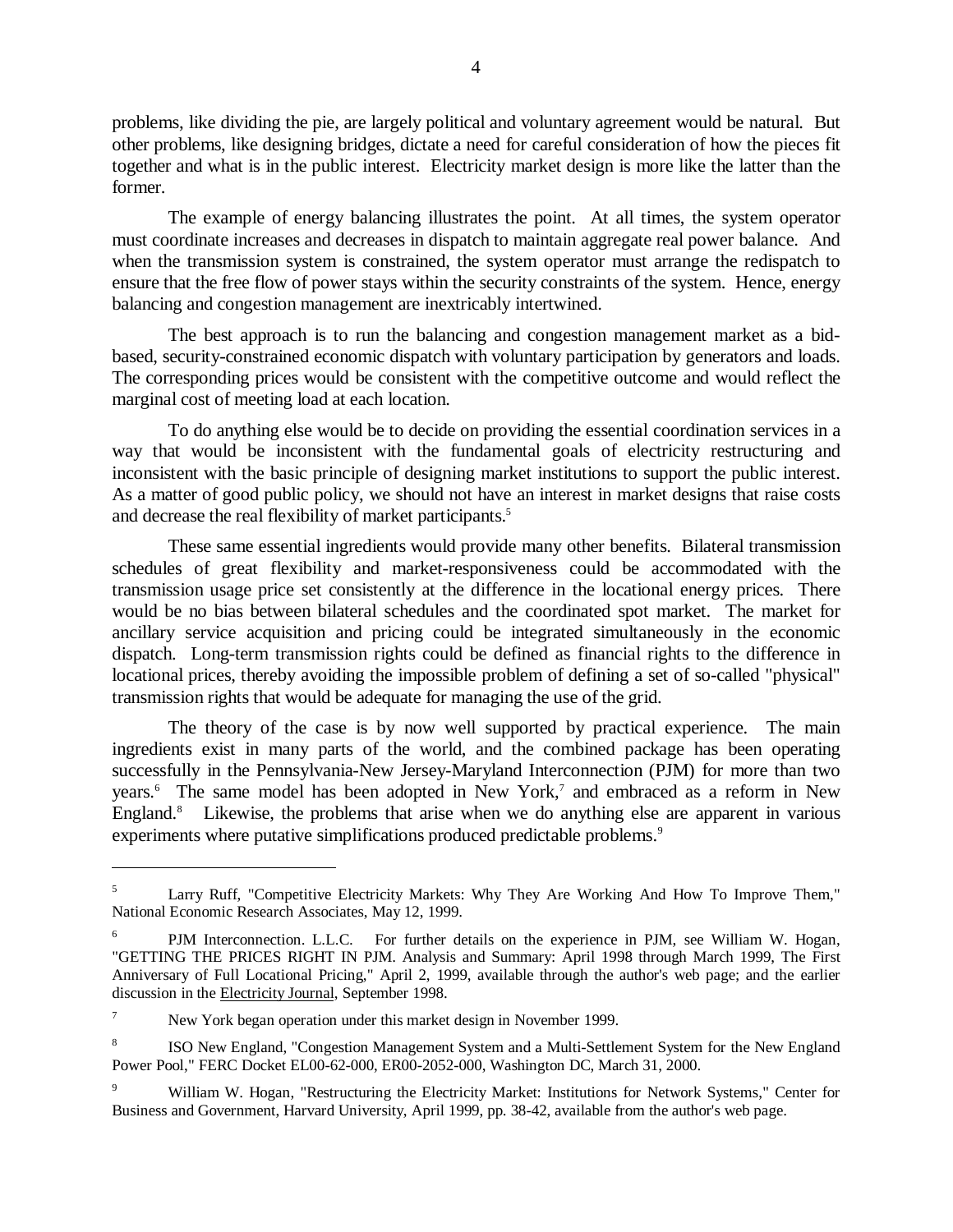From the perspective of design of institutions, the most important theme running through the Millennium Order's discussion of these characteristics and functions is the prominence of markets as the means for achieving the many goals of electricity restructuring. The key element is in the recognition of the importance of a coordinated spot market. In the Millennium Order this appears principally in the discussion of the balancing market. In particular,



"[r]eal-time balancing is usually achieved through the direct control of select generators (and, in some cases, loads) who increase or decrease their output (or consumption in the case of loads) in response to instructions from the system operator."10 To be consistent with the competitive market, it is essential that this be through a bid-based, security-constrained economic dispatch: "Proposals should ... ensure that (1) the generators that are dispatched in the presence of transmission constraints must be those that can serve system loads at least cost, and (2) limited transmission capacity should be used by market participants that value that use most highly."11

Further, the FERC requires that everyone be able to participate in this coordinated spot market, at the efficient, and necessarily locational or nodal, prices: "The market mechanisms must accommodate broad participation by all market participants, and must provide all transmission customers with efficient price signals regarding the consequences of their transmission usage decisions."12 In addition, "[t]he Regional Transmission Organization must ensure that its transmission customers have access to a real-time balancing market. The Regional Transmission Organization must either develop and operate this market itself or ensure that this task is performed by another entity that is not affiliated with any market participant."13

Given the availability of this coordinated spot market and these efficient locational prices, market participants could schedule bilateral transactions or rely on trade through the spot market. The differences in locational prices would define the opportunity costs of transmission, giving rise to the creation of financial transmission rights.<sup>14</sup> Payment for the existing grid would appear in part

 $\overline{a}$ 

<sup>11</sup> RTO Order, pp. 332-333. See also p. 382.

<sup>14</sup> RTO Order, pp. 382-383.

 $\,$ <sup>10</sup> RTO Order, p. 635.

<sup>&</sup>lt;sup>12</sup> RTO Order, p. 332. See also p. 743.

<sup>&</sup>lt;sup>13</sup> RTO Order, p. 423. See also p. 715.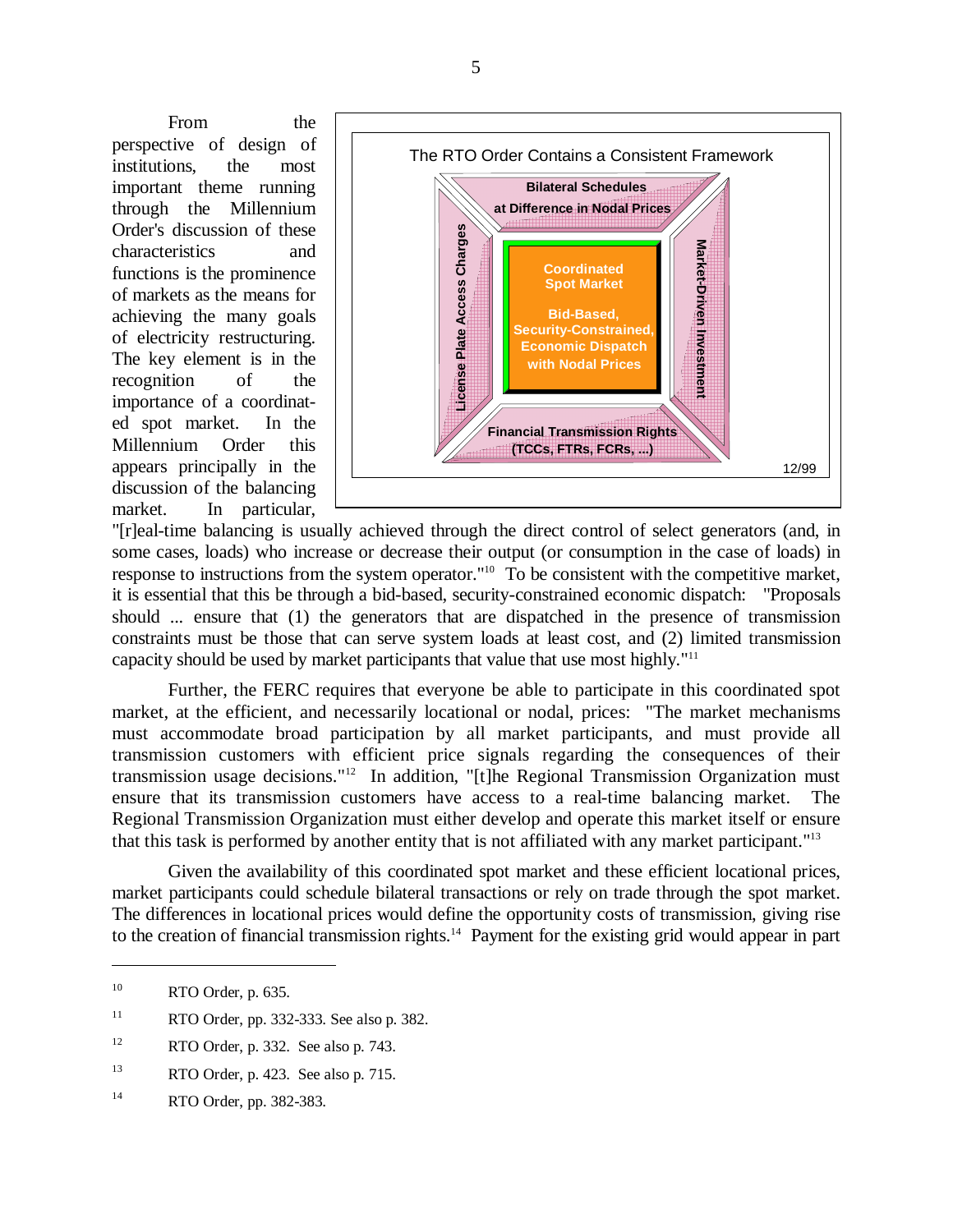as access charges, including the use of the "license plate" approach with region-specific access charges.<sup>15</sup>

These are the most important elements.<sup>16</sup> These define the functions of the essential system operator. There are not mere technical details, and they have far-reaching implications for how, and how well, the market works. The rules for access to the limited capacity of the transmission system stand at the core of all other issues.

### **CALIFORNIA MELTDOWN**

The success of wholesale power markets built on a coordinated spot market stands in contrast to the cascading failure of a major market in the United States that has so far rejected this approach. At the end of 2000, a power crisis in California had laid bare the dangers of ignoring the fundamentals of how power systems operate while creating a caricature of a retail electricity market with a dangerous combination of bad economic theory and worse political economy practice.<sup>17</sup> In the event, wholesale prices surged and stayed above \$150 per MWh while retail prices for the same energy were limited to \$65. The system soon fell apart, and "deregulation" was pronounced dead.

The bad economic theory was a full embrace of the objective of creating a market for middlemen, no matter what the cost. In California, the pool approach to a coordinated spot market was explicitly rejected in preference to a complicated trading regime. Given the inevitable requirements for coordination, this produced an expanding collection of arcane rules to prevent what was natural by making the coordination process ever harder to use, all in the interest of supporting separate exchanges and marketers. For example, the California system operator was explicitly precluded from providing a least-cost combination of balancing services. Since the operator still had to provide balancing services, these were required to be inefficient and expensive, in order to create more business for the middlemen.

The bad political economy appeared in the process that produced the compromise rules for the California market. Key parts of the decentralized theory would have retail customers face market prices, and the old monopolies would be precluded from anything other than providing distribution services. The political process produced the second rule, and precluded old monopolies from participating in the market. But retail customers were protected from the market price through a fixed price for retail sales. In the event, this eliminated the entry opportunity for the marketers by eliminating the need their principal service (price hedging) and left the old monopolies buying at a variable wholesale market price and selling at a fixed retail price. This proved to be an explosive combination.

<sup>15</sup> RTO Order, p. 524.

<sup>&</sup>lt;sup>16</sup> William W. Hogan, "Regional Transmission Organizations: Millennium Order on Designing Market Institutions for Electric Network Systems," Center for Business and Government, Harvard University, May 2000.

<sup>&</sup>lt;sup>17</sup> For an expanded version of this discussion and further references on the California market failure, see John D. Chandley, Scott M. Harvey, William W. Hogan, "Electricity Market Reform in California," Comments in FERC Docket EL00-95-000, Center for Business and Government, Harvard University, November 22, 2000.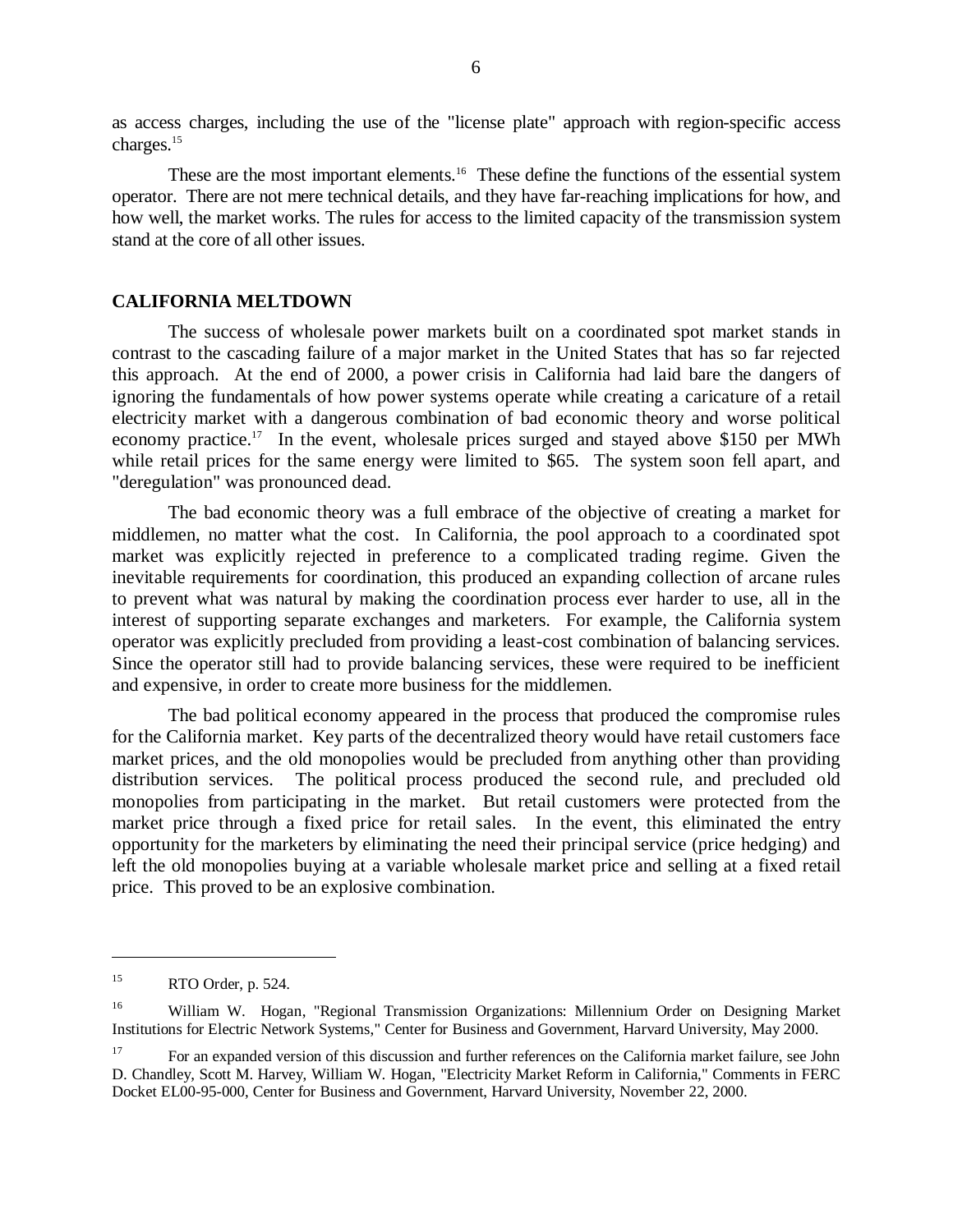The compounding failures in the market design accumulated from its inception in 1998 until, at the end of 1999, Federal regulators pronounced the California design as "fundamentally flawed." <sup>18</sup> There then began an intense process to rethink the market design from first principles. The process was made more difficult by the rear-guard action of stakeholder interests that benefited from or created the flawed design.

In the event, the redesign effort was blown aside in the summer of 2000 when the explosive combination of variable wholesale prices and fixed retail prices confronted the spark of a suddenly tight market. Bad luck collided with bad policy. There had been little addition to generating capacity for more than a decade. Low water reservoirs behind power dams combined with higher natural gas prices and tighter environmental conditions. An unexpected surge in demand from economic growth hit the inefficient market and produced unprecedented price increases. Soon the old monopolies were selling power retail for a small fraction of what they paid to acquire the power in the spot wholesale market. Bankruptcy loomed and supply could no longer be assured. Even those who predicted problems were surprised at the scope and speed of the policy disaster.

### **The Fatal Flaw**

 $\overline{a}$ 

California built its market design on a flawed premise. It is a commonplace that electric systems are both complicated and highly interdependent. Over short horizons of a day or less, generating facilities must work through the transmission network to provide the multiple products of energy, reserves and ancillary services. The same generating facilities must provide all of these products, in the right amounts, and with very limited tolerances. The simple physical reality dictates that these services must, in the end, be coordinated by a system operator. There is no other choice available with our current technology, and every electric system has such a system operator.

The flawed premise of the California market design was that this inescapable reality could be ignored or minimized in an effort to honor a faith in the ability of markets to solve the problems of coordination. Worse yet, the design of the California market embraced the notion that what little the system operator would do should be done inefficiently in order to leave even more coordination problems for the market to solve. This was an unprecedented experiment in markets that did not work in theory.<sup>19</sup> We now know that it did not work in practice either.

The failed experiment is at the root of many of the market defects. And the root is deep. The principles have been embodied as part of the so-called "four pillars" of the California market design.<sup>20</sup> Throughout the review of the market design in the intensive process that began when the FERC identified the "fundamentally flawed" congestion management system, the California

<sup>&</sup>lt;sup>18</sup> Federal Energy Regulatory Commission, FERC Docket No. ER00-555-000 January 7, 2000. The resulting CAISO process began with Congestion Management Reform (CMR) and expanded into redefinition of the acronym as Comprehensive Market Redesign. See www.caiso.com for further details.

<sup>&</sup>lt;sup>19</sup> William W. Hogan, "A Wholesale Pool Spot Market Must Be Administered by the Independent System Operator: Avoiding the Separation Fallacy," Electricity Journal, December 1995.

<sup>&</sup>lt;sup>20</sup> "Congestion Management Reform," presentation by the California ISO, March 17, 2000.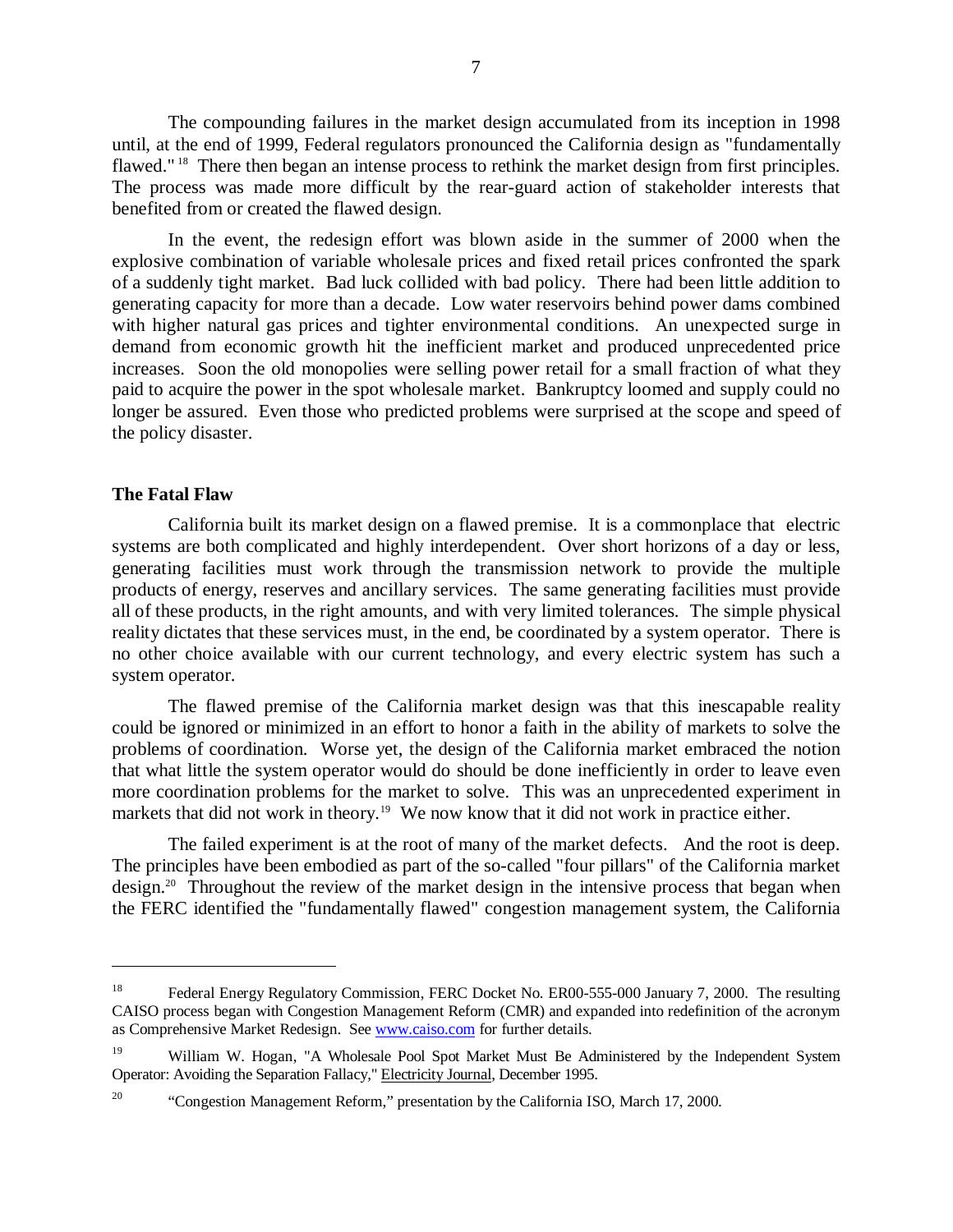Independent System Operator (CAISO) has reflected the will of some stakeholders that above all else the four pillars must be preserved.<sup>21</sup>

These four pillars include:

 $\overline{a}$ 

- The design should "separate the forward energy markets from the ISO forward transmission market."
- The design should "use second-price auction and marginal cost pricing for transmission."
- The design should "utilize the principle of market separation," such as requiring the ISO to preserve balanced schedules for each scheduling coordinator, notwithstanding the ISO's need to adjust these schedules to manage congestion and balance the system.
- The design should "use zonal congestion design where prices within a zone are close enough to use one price for the whole zone."

Only the second principle, to use marginal cost pricing, has a basis in theory or been shown to be workable in practice. Unfortunately, many of the perverse incentives in the California market arise precisely because the ISO is not allowed to apply even this principle consistently. At the same time, the remaining three pillars stand in opposition to the reality of how electric systems must work.

Separating forward energy markets from the ISO's forward transmission markets is a mistake. Over short horizons, there is no distinction between energy dispatch and transmission use. Once we know the dispatch of plants needed to produce energy to meet load, the use of the transmission system is determined. It is a fallacy that these can be determined separately, or that these functions do not have to be carefully integrated to achieve both economic efficiency and reliable operation. Furthermore, this same flawed market separation principle leads to explicit prohibitions of economic dispatch. The separation of day-ahead transmission and energy markets creates problems that could be and have been avoided elsewhere.

Similarly, the principle of market separation that gives rise to the requirement for individually balanced schedules imposes constraints on operations that are designed solely to create opportunities for otherwise unnecessary transactions for the California Power Exchange (PX) and other scheduling coordinators. Aggregate balancing is required by the physics. But individual balancing is not required, often not efficient, and sometimes not even possible. The restriction is entirely artificial and makes it harder for the ISO to coordinate the market. Moreover, the restriction appears likely to increase the capacity shortage in the California market by increasing the CAISO's demand for capacity (to provide regulation) and requiring market participants to withhold capacity from the energy markets in order to provide adjustment bids.

Likewise, the zonal pricing system defines a requirement that should not be a requirement at all given the conditions in its definition. If the (true) prices in a zone were "close enough," there would be no need to convert them to one price. Furthermore, we know by now that the implied simplification of the zonal system was a mirage, and its implementation requires more and more complex contortions to counteract its perverse incentives. The real impact of zonal

<sup>&</sup>lt;sup>21</sup> See, for example, California ISO, Congestion Management Reform Recommendations, Appendix E, July 28, 2000.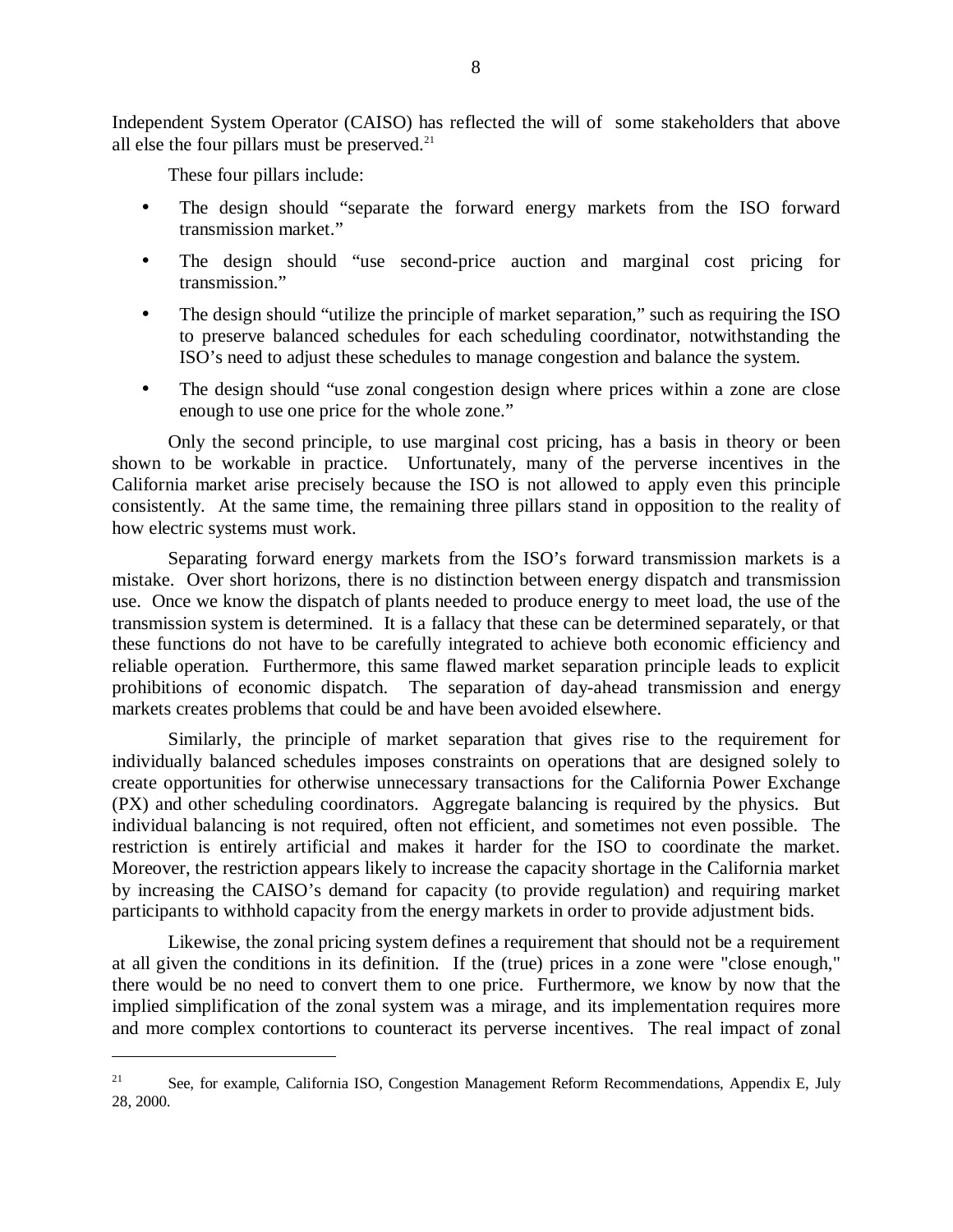aggregation is to convert (true) prices that are not close into a single price that gives the wrong incentives just when incentives matter most.

These ill-advised pillars have trapped California in a box that excludes meaningful market reform. The requirement for individually balanced schedules, rather than a collectively balanced system, serves no good public policy purpose. The prohibition against economic dispatch in real time necessarily reduces efficiency and forecloses a market-based option that is fundamental to workable markets in other systems. The continued pursuit of "simplified" zonal designs, that are truly complicated in practice, reflects the perverse philosophical commitment to preventing the CAISO from doing well what it must do of necessity. The initial complete and still partial separation of markets for energy, reserves and other ancillary services imposes demands on market participants, and on the supply of generating capacity, that could be alleviated easily in the use of a combined optimization that only the CAISO could perform.

There is an understandable focus on high prices and efforts to mitigate the impact on California consumers. Near-term efforts to define just and reasonable prices receive immediate attention, often at the expense of efforts to correct the underlying flaws in the market. But even here the design flaws intrude. They confound diagnosis and treatment of the market ills in California. Initially, high prices in California were seen as *prima facie* evidence of the exercise of market power. However, closer examination of the structure of the market and its rules reveals a more complicated story that implicates the interaction of bad market design and shortage as at least a prominent feature of the California experience.<sup>22</sup> Without the fundamental reforms in market design, it may be impossible to separate the effects of market power from these other elements. And without a better diagnosis, it is hard to know what treatments to prescribe to mitigate market power, or even if market power is a part of the problem. Furthermore, if the real problems have been a combination of a shortage of capacity and high cost energy, market reform may be essential to achieving just and reasonable prices.

### **The Regulator's Reforms for California**

 $\overline{a}$ 

The FERC has reviewed the accumulated experience in California and produced a series of proposed actions for the immediate future and for more fundamental reform. The initial actions include: 23

• the elimination of the requirement that the three investor-owned utilities (IOUs) -- Pacific Gas and Electric Company (PG&E), Southern California Edison Company (SoCal Edison), and San Diego Gas & Electric Company (SDG&E) -- must sell into and buy from the PX;

<sup>&</sup>lt;sup>22</sup> Scott M. Harvey and William W. Hogan, "Issues in the Analysis of Market Power in California," October 27, 2000. Federal Energy Regulatory Commission, "Staff Report to the Federal Energy Regulatory Commission on Western Markets and the Causes of the Summer 2000 Price Abnormalities," Part 1 of Staff Report on U.S. Bulk Power Markets, November 1, 2000.

<sup>&</sup>lt;sup>23</sup> Federal Energy Regulatory Commission, "Order Proposing Remedies for California Wholesale Electric Markets," Docket No. EL00-95-000, Washington, DC, November 1, 2000, p. 5.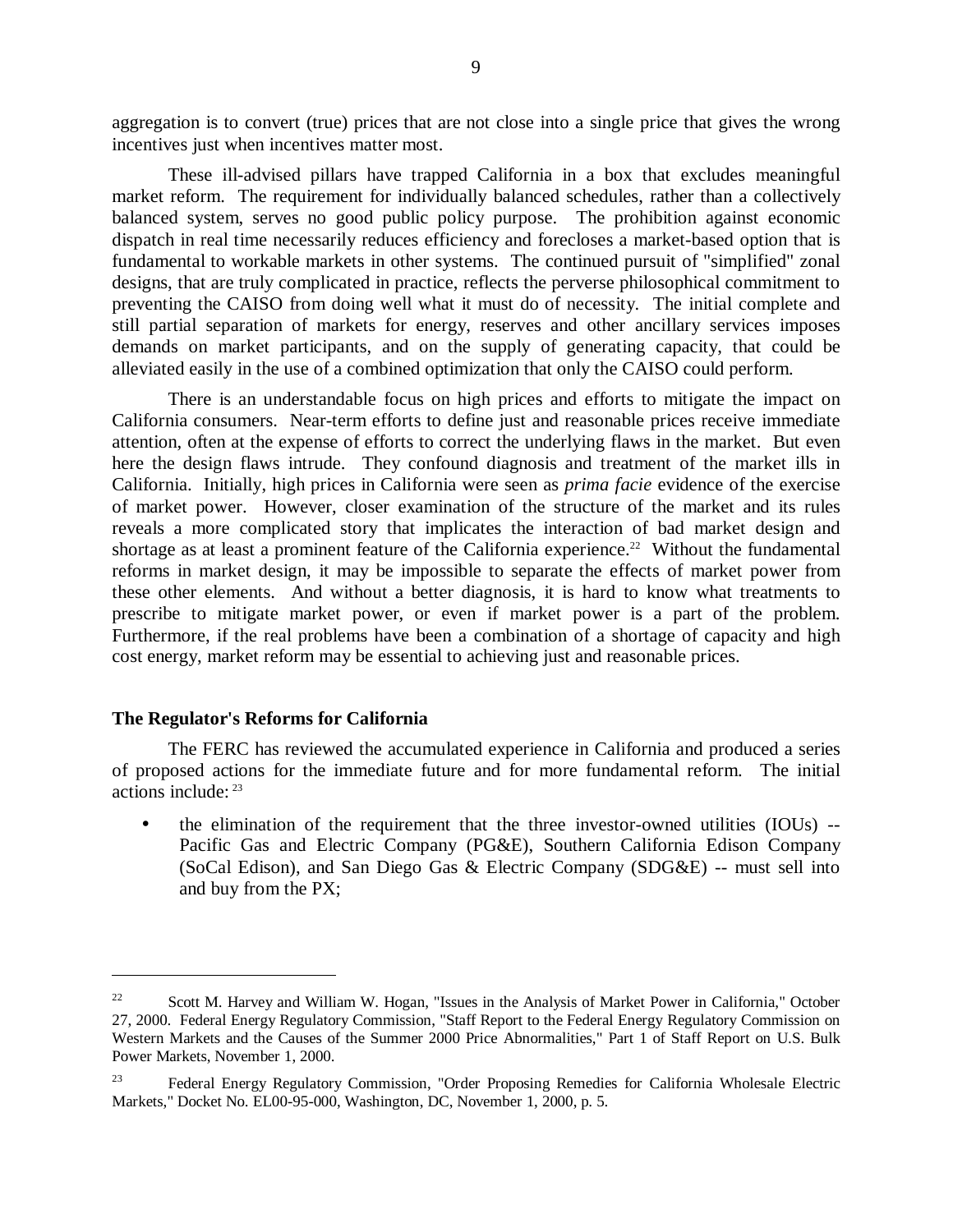- the addition of a penalty charge for deviations in scheduling in excess of five percent of an entity's hourly load requirements and the disbursement of penalty revenues to the loads that scheduled accurately;
- the establishment of independent, non-stakeholder Governing Boards for the PX and the ISO;
- the establishment of generation interconnection procedures; and
- a new form of "soft" price cap at \$150.

Further, the FERC identified a number of structural reforms that must be addressed, including: 24

- the submission of a congestion management redesign proposal;
- possible changes to the auction mechanisms;
- improved market monitoring and market mitigation strategies;
- demand response programs by the ISO and Scheduling Coordinators;
- elimination of the requirement for balanced schedules; and
- new approach to reserve requirements.

This is an ambitious agenda, pointing towards undertaking a comprehensive redesign of the entire California market structure.

### *Governance*

The California governance arrangements have failed to meet the basic test of operating success. The governance mechanism that produced the flawed initial market design evolved into the stakeholder boards of the CAISO and the PX. As is now clear, this governance mechanism has been unable to correct, or even acknowledge, its initial mistakes. The FERC has concluded that California needs a new, more independent, governance mechanism. This is an important step that will have major impacts both inside and outside California.

### *Market Separation*

 $\overline{a}$ 

The flaw of market separation received attention from the FERC in its direction regarding the functions of the CAISO and the PX. The CAISO should be given the clear responsibility to run an efficient day-ahead and real-time market, in support of an efficient competitive market. Pricing rules in each market should be based on standard marginal cost principles and be consistent across markets. Any attempt to straddle the four pillars and maintain market separation is bound to fail. There should be an unambiguous decision and direction to give the CAISO the responsibility to operate an integrated system for day-ahead and real-time scheduling, balancing, congestion management, ancillary services, reserves, and so on, recognizing that these and their associated pricing must be parts of an integrated whole.

<sup>&</sup>lt;sup>24</sup> Federal Energy Regulatory Commission, "Order Proposing Remedies for California Wholesale Electric Markets," Docket No. EL00-95-000, Washington, DC, November 1, 2000, p. 5.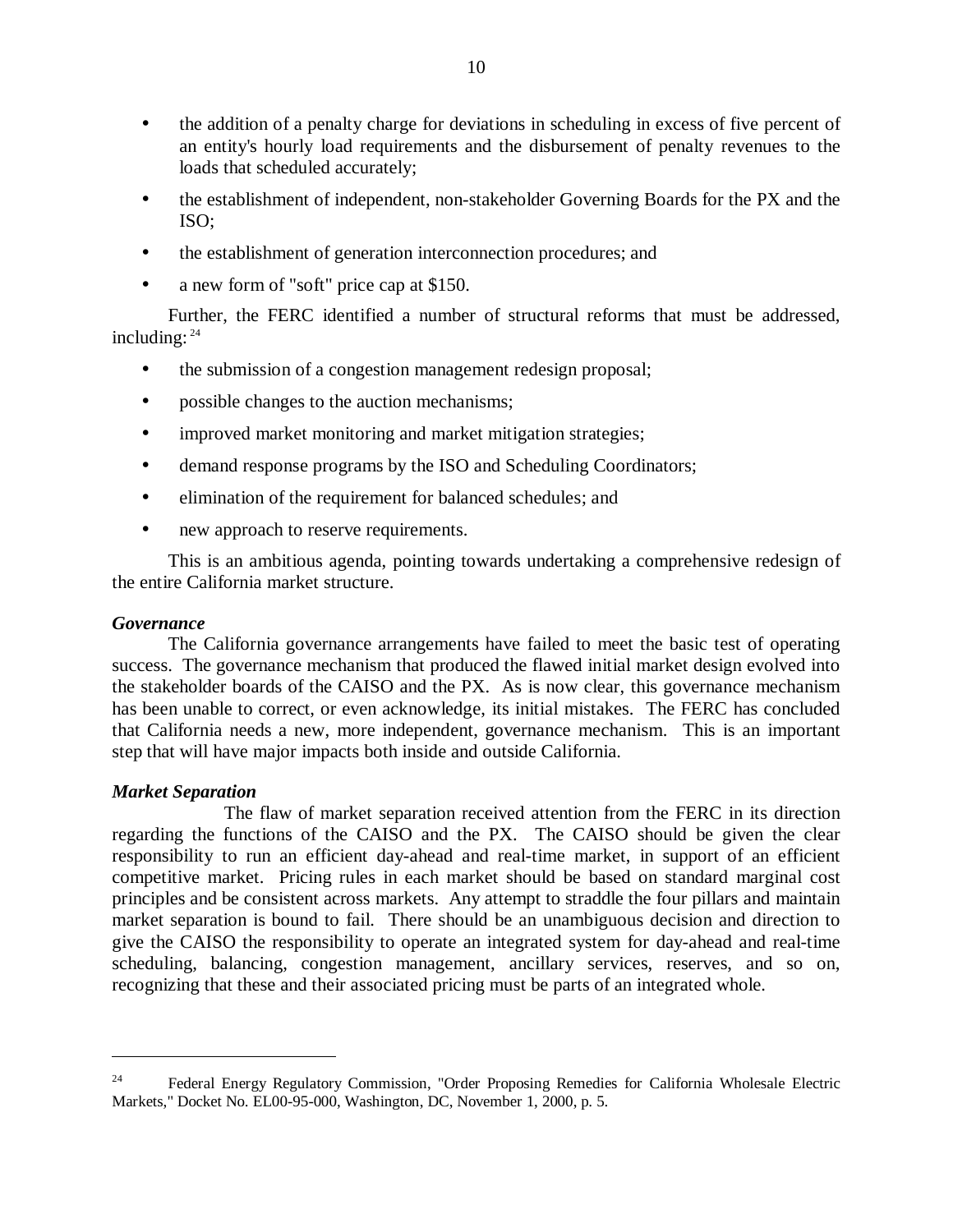### *Forward Contracting*

Freeing utilities from restrictions on forward contracting is a move in the right direction. In a real market, there would be no such restrictions. The arguments for the restrictions in the first place were at best problematic. Whatever the original merits, the arguments depended in part upon other market reforms that would allow for vigorous competition to serve retail loads. These other reforms were not put in place. In addition, the well documented effect of the rate freeze and stranded asset recovery mechanism created the worst possible combination of small customers left *de facto* without access to retail suppliers who could provide price stability, and utilities precluded from providing any hedging services.

### *Soft Price Cap*

The soft price cap proposal is novel and raises many new issues. Essentially the soft price cap appears to be an attempt to straddle two auction price regimes, with market-clearing prices applying below \$150 and pay-as-bid systems applying above \$150. Below \$150 it would seem that any price would be acceptable. Above \$150, there would at least be requirements for further review by the FERC and possible refunds.

As with any price cap, the incentives run against the operation of markets and make the mechanism a source of complication in achieving a transition to a more market-like mechanism. It would be especially problematic for prospective new entrants. Consider a competitive existing generator with production costs below but opportunity costs above \$150. The opportunity costs should set a floor on its bid in a competitive market. Under a truly "soft" price cap, the risk for such an entity of bidding above \$150 would be limited to the cost of filing and review by the FERC, plus the possibility that a refund may be required to return its short-run operating profits in excess of \$150. There would be no rational reason not to bid the supplier's opportunity costs, as the worst case outcome would be no worse than if it did not try to capture its opportunity costs in its bid. By contrast, consider the new generator that needs a significant number of hours with revenue above \$150 to justify the fixed costs of building a plant and entering the market. Any new generator (or the generator contemplating closing a plant, or a generator contemplating an investment to improve generating performance or reduce NOx emissions) would face a larger maximum risk and would have to evaluate the chance that it would make a cash investment and then not recover its required return. In this case, it is not simply a matter of failing to capture its opportunity costs and being no worse off than if it had not tried, because the ability to capture opportunity costs may have provided the basis for an investment that would be sunk and would fail to recover its cost of capital. It is easy to imagine that this soft price cap would have almost the same effect as a hard price cap for such entrants, namely discouraging new entry. Given the short supply situation, this would be just the wrong incentive.

#### *Auction Mechanisms*

The FERC expressed an interest in the possible benefits of switching to a pay-as-bid auction format rather than the originally intended design of a uniform price auction. Electricity markets that rely on uniform price auctions to clear markets exploit a simple argument based on the law of one price. The law of one price says that in a decentralized market for a homogeneous commodity, trade will tend to converge towards a common market-clearing price. In the case of electricity, where decentralized trading is foreclosed in the final day-ahead and real-time markets, this convergence is not possible and the simple approach is to use what the market would produce if only there were enough time and no transaction costs.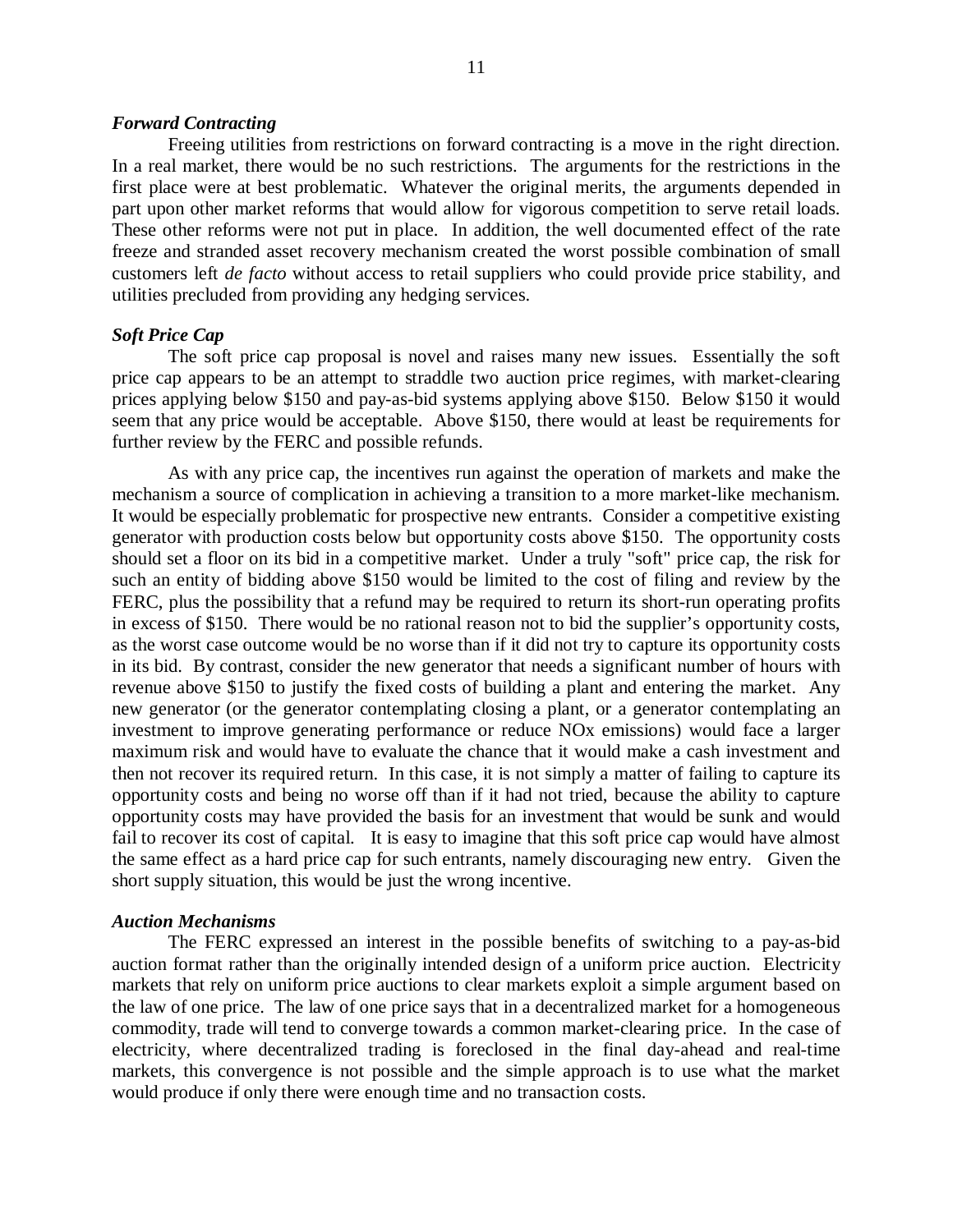Whenever these uniform price electricity markets encounter trouble for any reason, someone notices that market participants are responding to the incentives of the uniform price auction by bidding something below the market-clearing price. They then leap to the *non sequitur* that paying the bid rather than the market-clearing price would somehow reduce average prices. A moment's reflection would suggest that the same market participants who respond to the incentives of the uniform price auction would also respond to the incentives of the pay-as-bid auction. Now the incentive would be to bid the market-clearing price.

The result could be the same price and revenue flows as under the uniform price auction.25 This assumes, however, that there would be no uncertainty and no transaction costs. In the presence of uncertainty and transaction costs, there will be errors in the bids. The one sure thing that these errors will produce will be higher true costs through inefficient choices in the ultimate dispatch. There is no available evidence that the result would be lower prices. There are studies that suggest that both costs and prices would be higher.<sup>26</sup>

This general observation applied to any commodity auction applies with special force to something as complicated as the bids for a security-constrained economic dispatch. We saw what could happen in such a market when California operated fully separate energy, reserve and ancillary services markets.<sup>27</sup> In effect, this was an approximate prototype of a full pay-as-bid market. It was a stunning failure, the first in a line of special California problems. To cite another complication, consider the problems of transmission congestion management if everyone is bidding to make sure that the bid is close to the market-clearing price. For example, in PJM the presence of transmission congestion can change the market value of generation by an order of magnitude. Every generator would be compelled to consider the likelihood of transmission congestion in each interval, and change its bids accordingly. This embrace of a pay-as-bid rule would be a nightmare for the system operator and the competitive bidder, but a godsend for any generator who wished to cloak the exercise of market power.

#### *Market Power and Shortages*

 $\overline{a}$ 

High prices in the summer of 2000 arose because of a combination of factors. Faulty market rules created both inefficient dispatch and incentives for behavior that complicated market operations. Costs were up due to higher natural gas prices and tightening markets for emission allowances. Capacity was reduced because of the low availability of hydro power, a failure to invest in generating capacity in California, and increased congestion in the transmission system. Demand in areas not exposed to market prices grew at a rate that surprised most observers. On these points there is no dispute. In addition, there are those who argue that the high prices were exacerbated by the exercise of market power.

The need to fix badly flawed markets should be beyond dispute after the evidence of the failed experiment in California. The impacts of increased production costs and shortages are

<sup>&</sup>lt;sup>25</sup> Federal Energy Regulatory Commission, "Staff Report to the Federal Energy Regulatory Commission on Western Markets and the Causes of the Summer 2000 Price Abnormalities," Part 1 of Staff Report on U.S. Bulk Power Markets, November 1, 2000, p. 5-15.

<sup>26</sup> John Bower and Derek W. Bunn, "Model-Based Comparisons of Pool and Bilateral Markets for Electricity," Energy Journal, Vol. 21, No. 3, pp. 1-29.

<sup>&</sup>lt;sup>27</sup> Scott M. Harvey and William W. Hogan, "Issues in the Analysis of Market Power in California," October 27, 2000. (available at ksgwww.harvard.edu/people/whogan).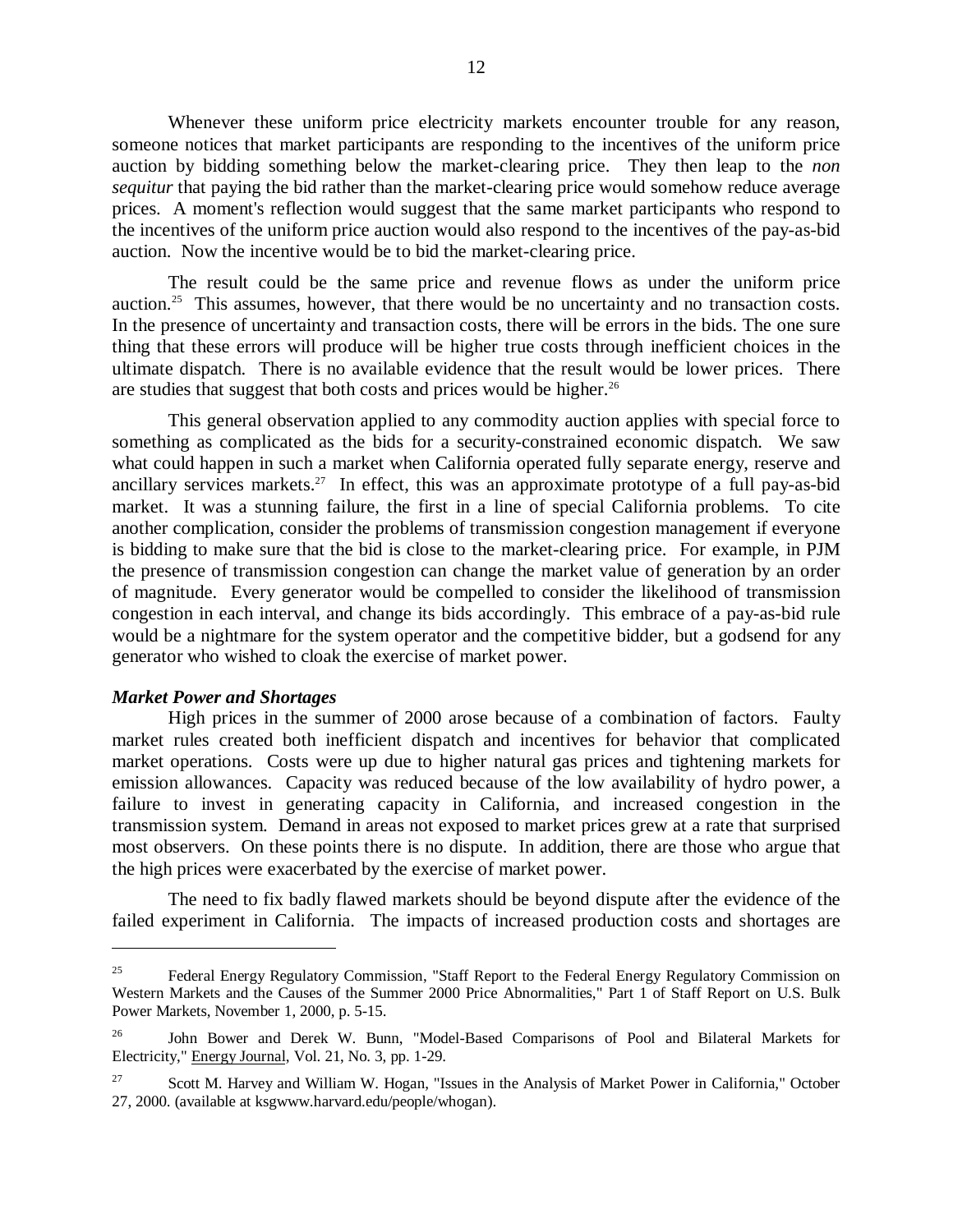easy to understand, if not pleasant to endure. Markets respond to scarcity by increasing prices, and the increase in price creates the incentives for adjustments in supply and demand. Were it not for the large wealth transfer, the analysis of the proper response to scarcity would lead to the uncontroversial conclusion to let the market work.

If there is significant exercise of traditional market power through withholding, this has important policy implications. The preferred response would be bid caps targeted at those exercising market power in the short-run and divestiture in the long-run, and this action alone might be sufficient to moderate the average price impacts. However, if the explanation lies elsewhere, the policy implications would be different. If scarcity and higher costs are the dominant forces, bid caps on large suppliers and divestiture would have little, maybe no, impact on the outcome of prices and production. Most importantly, price caps that appear more justifiable in the presence of traditional market power become exactly the wrong approach in dealing with scarcity.

#### **Long-Term Market Reforms**

 $\overline{a}$ 

The list of necessary reforms for the California market is long, and the difficulty of identifying and fixing all of the problems has been exacerbated by repeated *ad hoc* reforms that have dismissed theoretically sound and proven design principles. A transition will be necessary, but it must be guided by a set of principles that are consistent with a workable, efficient, and sustainable market. The necessary principles have been articulated in a number of different forms and forums.28 Here we restate and summarize the key principles and their rationale.

1. *The ISO must operate, and provide open access to, short-run markets to maintain short-run reliability and to provide a foundation for a workable market*.

These short-run markets include, at a minimum, the real-time balancing market associated with the real-time dispatch, along with associated ancillary service markets – for regulation and operating reserves -- necessary to maintain reliability. A bid-based real-time dispatch is the means by which the ISO provides a real-time balancing and spot market, maintains system balance, and provides economic redispatch to manage congestion.

The FERC should reject the California restrictions on economic, least-cost dispatch for energy and ancillary services and refrain from imposing further restrictions or penalties on those who use the ISO's real-time market. The real-time market should be allowed to become an open, efficient spot market available to all market participants. To the extent that the ISO tends to have insufficient resources available to meet real-time loads, it should offer a unit commitment service to obtain those resources without restricting market choice.

### 2. *An ISO should be allowed to operate integrated short-run forward markets for energy and transmission.*

<sup>&</sup>lt;sup>28</sup> For example, see the 17 design recommendations submitted to the Commission by San Diego Gas and Electric Company. "Comments of San Diego Gas and Electric Company on Order Proposing Remedies for California Wholesale Electric Markets, Attachment A," filed November 22, 2000.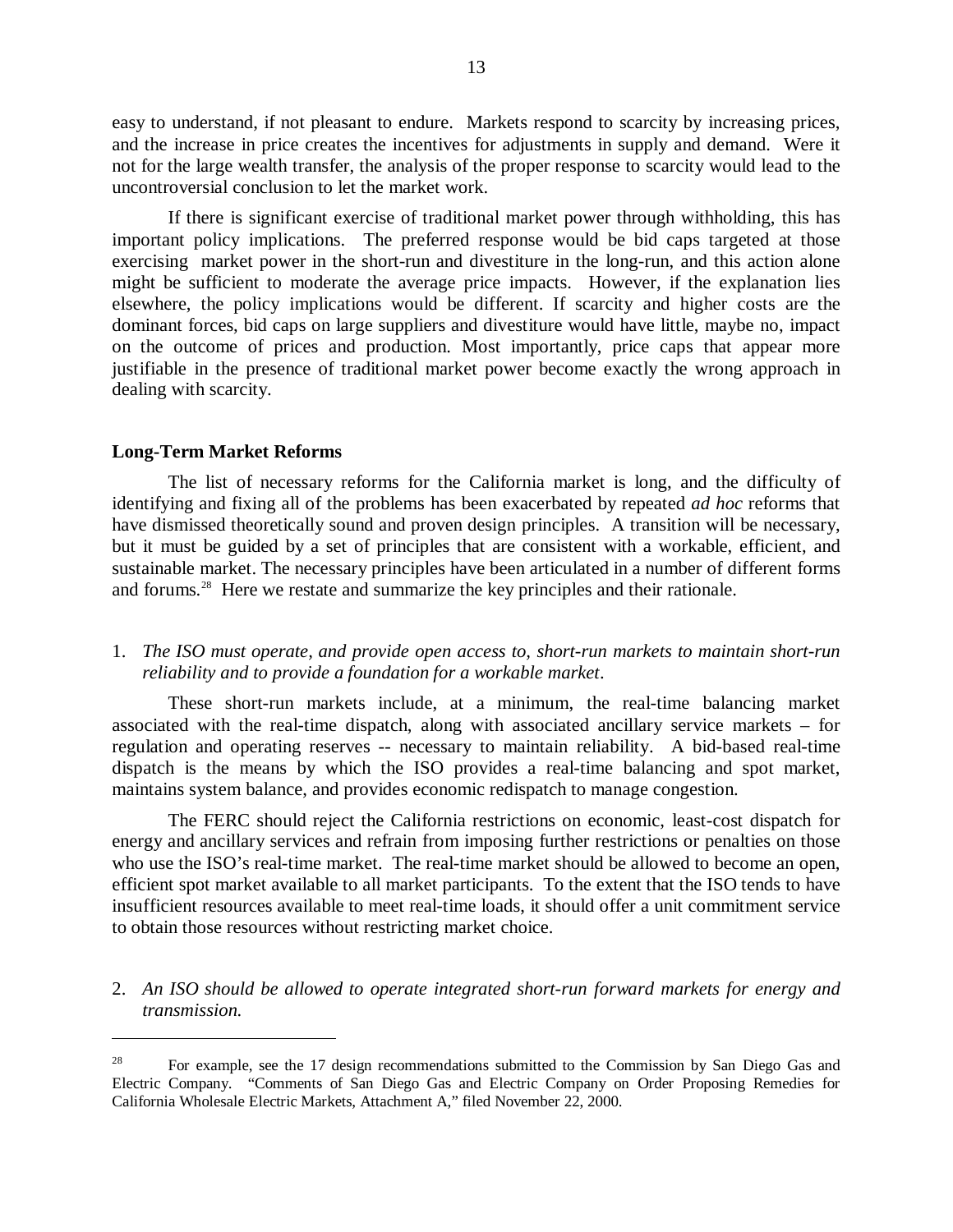Currently, the ISO is prohibited from operating integrated day-ahead forward markets for energy, even though it is charged with operating forward markets for transmission. However, the markets for energy and transmission cannot be separated without creating serious coordination problems that lead to inconsistent pricing and gaming between the markets. These inconsistencies can also lead to infeasible schedules that are accepted in the forward market but which force the ISO to redispatch in real time.

ISO-operated day-ahead and hour-ahead markets can provide useful options to market participants, allowing them to lock in energy and transmission (congestion) prices in advance of real-time. They also provide a mechanism for parties to exchange their transmission rights; that is, to settle their existing transmissions rights and gain new entitlements that match their scheduled transactions.

### 3. *An ISO should use locational marginal pricing to price and settle all purchases and sales of energy in its forward and real-time markets and to define comparable congestion (transmission usage) charges for bilateral transactions between locations.*

Several months before the California ISO and the FERC became preoccupied with the high prices produced by the California market, the FERC had already found the ISO's congestion management system to be "fundamentally flawed" and in need of comprehensive reform. Because the congestion management system implicates many other aspects of the overall market design, the ISO management's process for congestion management reform eventually grew into a comprehensive market redesign process. However, the most fundamental reform needed by the market design and the congestion management process is to get the prices right. The California zonal system is fundamental flawed because it cannot get the prices right. It is time for the California market to solve this fundamental problem by moving to nodal locational marginal pricing.

### 4. *An ISO should offer tradable point-to-point financial transmission rights that allow market participants to hedge the locational differences in energy prices.*

Once market participants are exposed to locational price differences and point-to-point congestion charges, they will need tradable transmission rights that allow them to hedge these locational differences and congestion charges in order to obtain *ex ante* price certainty for their transactions. Point-to-point FTRs will be necessary to support a nodal locational market price system.

 The current FTRs are not point-to-point but are rather defined across specific inter-zonal interfaces. With the addition of at least eight more zones (LRAs) within California, the existing FTRs would have become increasingly unworkable. The existing FTRs are essentially a form of financial flowgate rights, and the addition of new zones would force market participants to struggle with the need to obtain multiple flowgate rights for each transaction, given the loops within and around the California grid. The ISO and stakeholders were only beginning to recognize the problems of changing distribution factors last Spring when they were overwhelmed by responding to the high price conditions. No clear solution to this problem has been proposed.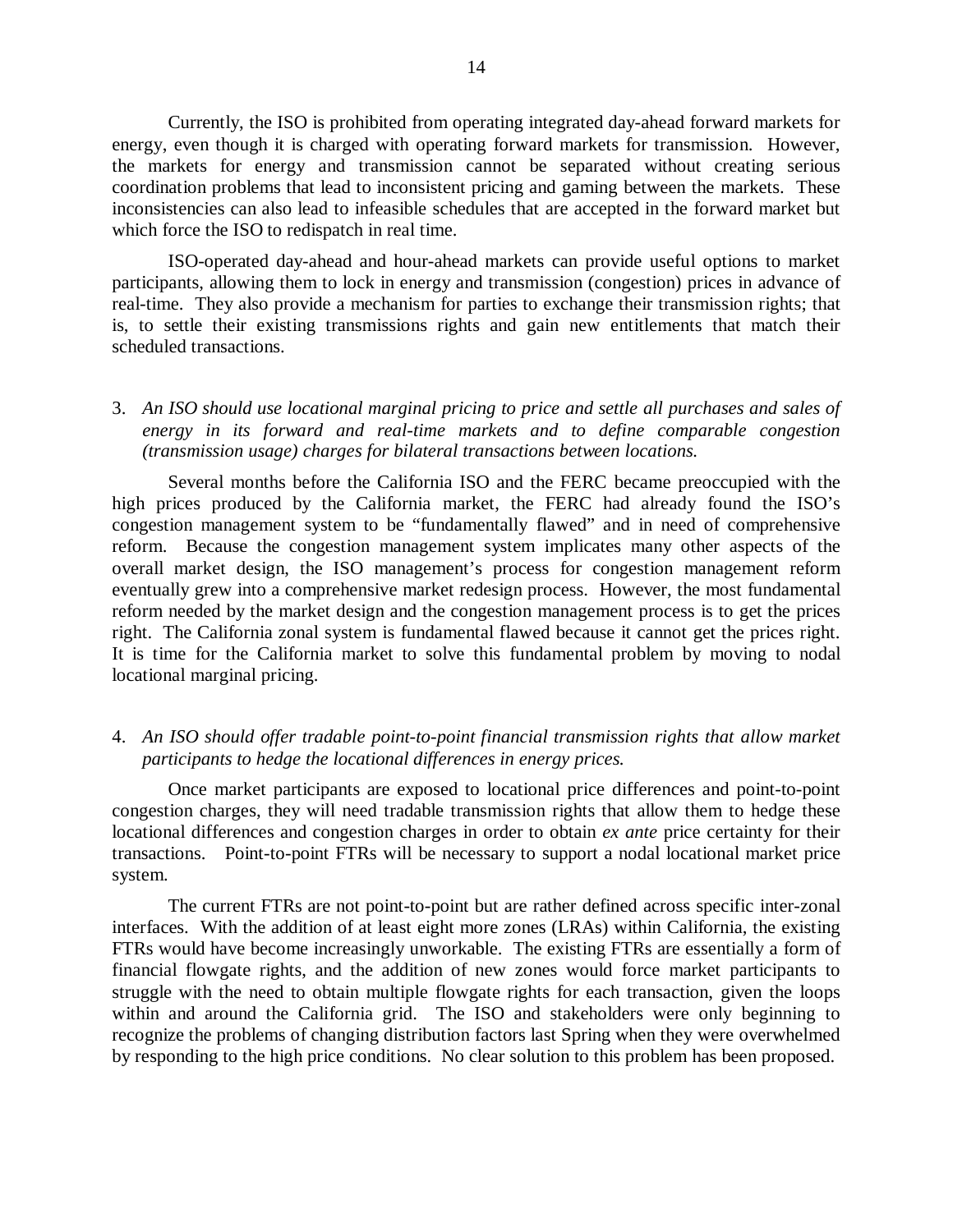### 5. *An ISO should simultaneously optimize its ancillary service markets and energy markets.*

Experience in New England and California have now amply demonstrated that the shortrun markets for regulation and operating reserves must be fully coordinated with the short-run markets for energy. Ideally, these markets should be simultaneously optimized and their pricing rules made consistent. This will ensure that generators receive efficient market-clearing prices in each market and are neither forced nor encouraged to guess at which market would be the more profitable venue. By optimizing these markets simultaneously, the ISO will ensure that the mix of resources chosen for energy and ancillary services will be the lowest overall cost, given the available bids. By using consistent pricing, generators will be assured that their cost recovery and potential for profits will not be adversely affected whether they are chosen to provide energy, provide regulation or spin, or withheld to provide reserves. If generators are paid consistent market-clearing prices in each market, they will not have to guess the market price or risk bidding mistakes. Instead, generators will have an incentive to bid their marginal costs.

### 6. *The ISO should collaborate in rapidly expanding the capability to include demand side response for energy and ancillary services.*

The least controversial reform of market design would be to implement all the changes needed to allow for demand side response in the face of higher prices. This should include changes both in the wholesale market mechanisms to allow for demand side bids in the dayahead markets and, for properly metered and controllable loads, in the real-time market. In addition, retail rate designs under the control of the California Public Utilities Commission (CPUC) should be such that customers who choose can see the wholesale price and respond to higher prices by reducing their demands. Prices for usage should be based on the marketclearing level. Retail prices in California that are below the cost of fuel, subsidize electricity consumption in California and raise both electricity and gas prices throughout the west. Any rebates should be in terms of reduced connection costs or in some other manner to break the link between average and marginal rates.

Slightly more controversial, but equally important, would be to introduce the same type of demand response for reserves and ancillary services. Not all reserves are equally valuable, and there has always been some tradeoff between reliability and cost. The traditional procedures that embodied this fact have been replaced by rigid requirements in the new market that have the effect of forcing prices to very high levels, much higher than the reserves or the energy are really worth. The FERC has already addressed this issue in principle in the context of recent proceedings regarding the Northeast ISOs.<sup>29</sup> The same arguments apply to California. The CAISO should eliminate absolute reserve requirements in excess of the largest contingency and implement a demand curve, reflecting reserve shortages in day-ahead and real-time prices.

<sup>&</sup>lt;sup>29</sup> For ISO New England, see for example, Federal Energy Regulatory Commission, "Order Conditionally Approving Congestion Management and Multi-Settlement Systems," Docket No. EL00-62-000, June 28, 2000.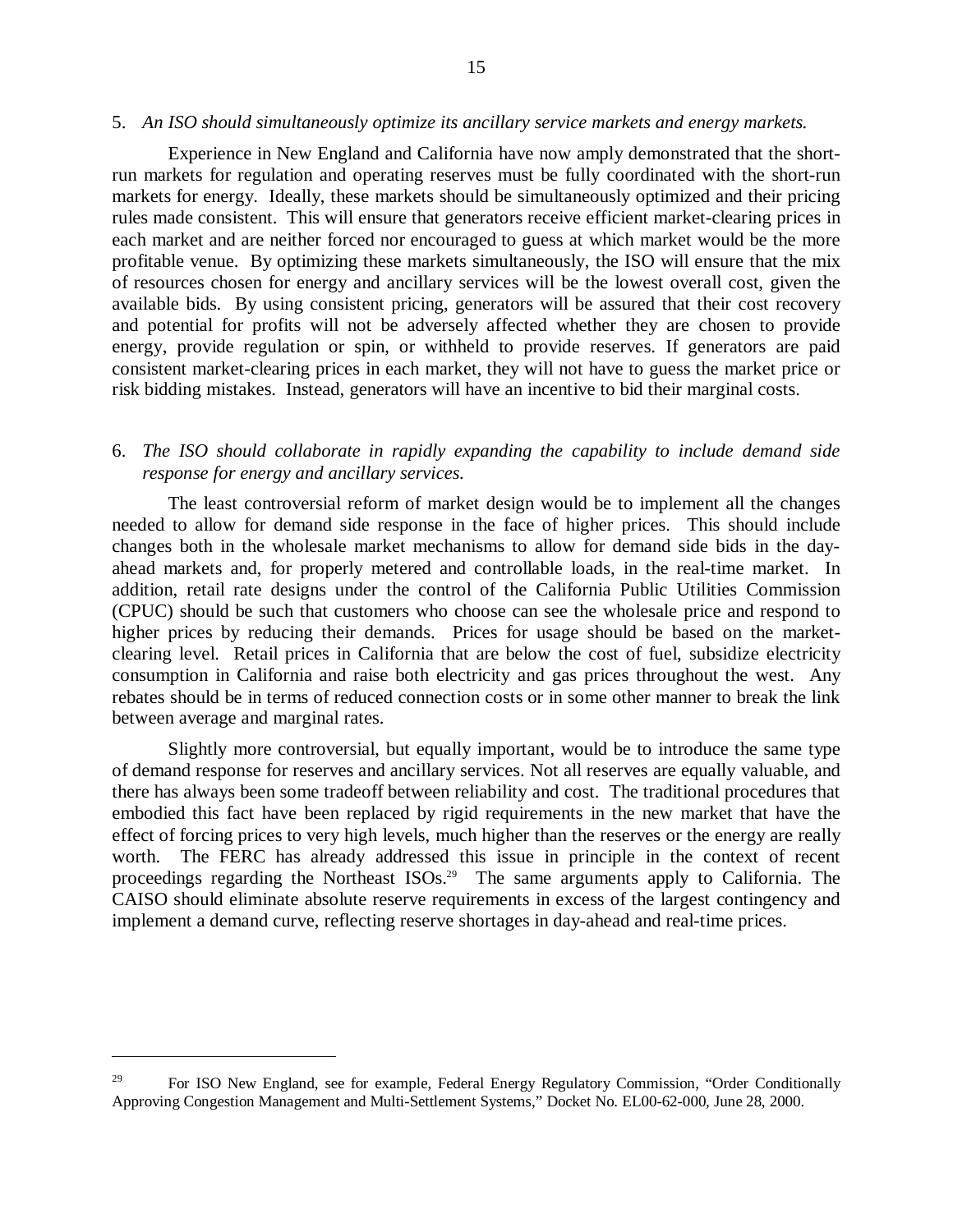### **NEW ZEALAND REFORMS**

The combined effects of market successes in the United States, as well as the prominent failure in California, suggest a number of lessons for consideration in New Zealand. In many ways, the New Zealand market design has been at the forefront of best practice. The review and restructuring effort in New Zealand provides an opportunity to extend that design.<sup>30</sup> However, experience suggests that every discussion to rethink market design risks breaking what is not broken. The task is to recognize what is essential, what works well, and what experience elsewhere suggests would be a mistake that should not be repeated.

### **Market Design**

The New Zealand electricity market provides fundamental design elements needed to support competition in generation and supply. A key feature of any such market is the use of a coordinated spot market to handle balancing, transmission usage and security requirements. The New Zealand spot market includes a bid-based, security-constrained, economic dispatch for realtime decisions, which is the most natural and effective means of providing an array of services essential for successful operation of the market and reliable operation of the electricity system. The bids summarize the preferences of the market participants and ensure that the final dispatch choices respect those preferences. The security constraints preserve the conditions needed to ensure reliable operations. The principles of economic dispatch define both the traditional engineering practice and the results of a competitive equilibrium. In this regard, the New Zealand model for real-time operations is aligned with the best international practice for a competitive electricity market.<sup>31</sup>

A further extension of the New Zealand design would allow for a connection between short-term operations and long-term contracting by providing long-term transmission rights. It is straightforward that the monopoly transmission provider must be the first source of transmission rights. These rights might be tradable in a secondary market, but the fundamental definition, initial award, and ongoing provision of the transmission rights must be handled through the transmission provider. Furthermore, the transmission rights must be made compatible with the operation of the coordinated spot market. The special characteristics of the electricity network complicate the definition and provision of long-term transmission rights. The use of financial transmission rights provides a consistent solution that is both theoretically sound and demonstrated in successful applications.

### **Efficient Pricing**

 $\overline{a}$ 

Efficient pricing is a central feature of a competitive electricity market. It is essential if the benefits of a competitive market are to flow through to customers and other market participants. Pricing that is inefficient, on the other hand, will fail to signal and encourage

<sup>30</sup> Ministry of Economic Development of New Zealand, "Inquiry into the Electricity Industry," Report to the Minister of New Zealand, Wellington, New Zealand, June 2000.

<sup>&</sup>lt;sup>31</sup> For a further discussion, see William W. Hogan, "Regional Transmission Organizations: Millennium Order on Designing Market Institutions for Electric Network Systems," Center for Business and Government, Harvard University, May 2000.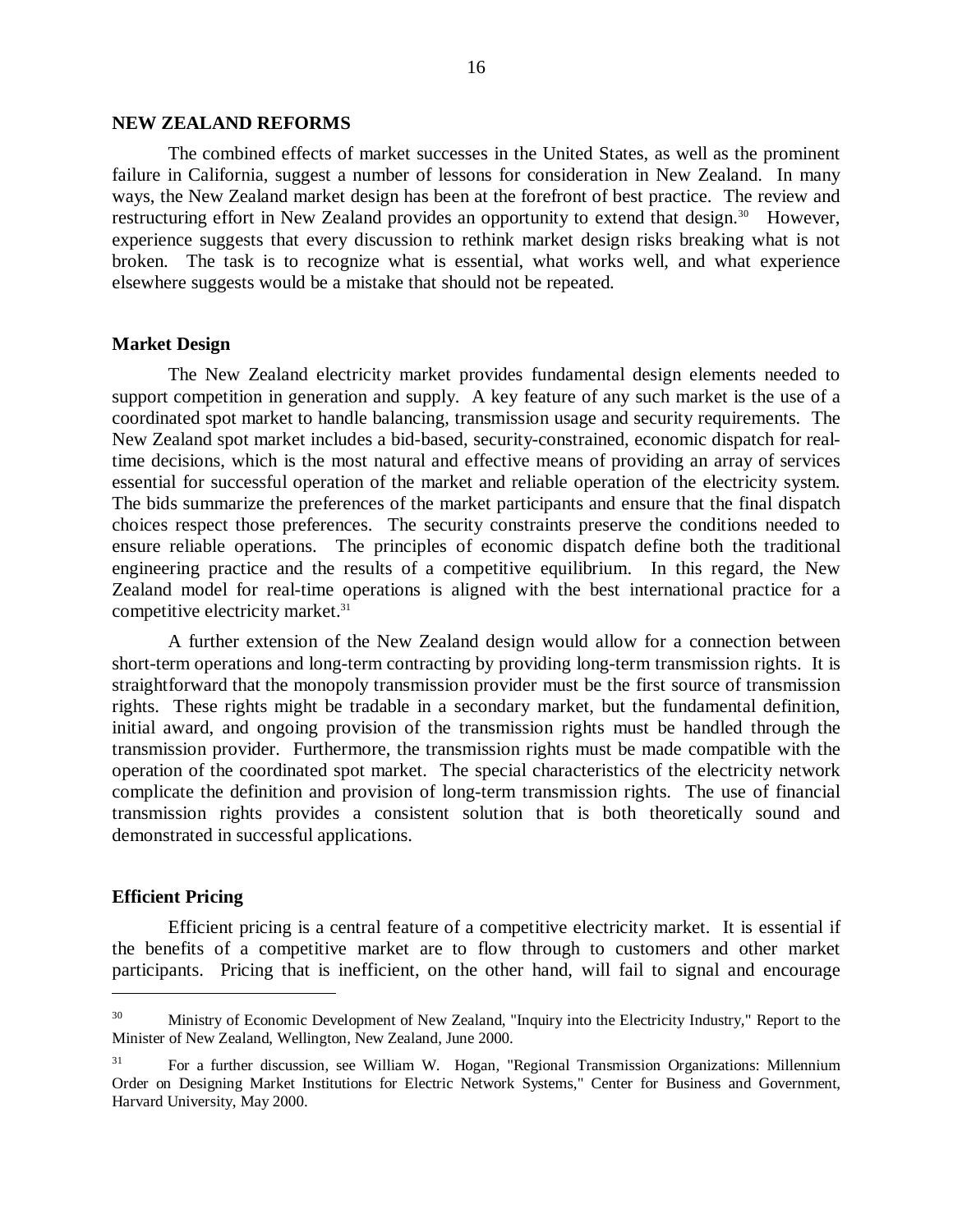appropriate levels of consumption and supply or the appropriate levels and locations of new generation and transmission investments.

The standard determinant of competitive market pricing is system marginal cost. This is the simple definition of the market-clearing price where supply equals demand. This production level just balances the marginal benefit of additional consumption with the marginal cost of production. Under the usual competitive assumptions, this textbook market equilibrium condition also provides the welfare maximizing economic outcome, which is the definition of economic efficiency.

The basic textbook model extends to the definition of competitive equilibrium for products across multiple locations. The same criterion applies in finding the economic, or leastcost, dispatch of the power grid given the benefits of consumption or the costs of production at each location. Using the bids as the representation of these benefits and costs, the corresponding economic dispatch produces the same outcome as a competitive equilibrium. The economic dispatch accounts for system congestion and transmission losses, and thus inherently produces prices that can vary at each location by the combined effect of generation, losses and congestion. These locational prices provide proper signals for the quantity and location of new investment.

As a matter of principle, these locational prices are simply the market-clearing prices based on all the bids and the details of the requirements of network operations. Furthermore, for any given economic dispatch, it is an easy matter to determine these prices based on the bids and the system conditions. These locational prices are in use today as an integral part of the New Zealand market design.

In addition to defining the market-clearing price at each location, these locational prices provide an immediate and simple answer to the otherwise intractable question as to the appropriate marginal cost or market-clearing price of transmission use. The electric network is complicated, with the power flow dictated by the laws of physics and many system constraints. Tracing the details of transmission flow has proven to be a blind alley that has frustrated attempts to define workable methods of transmission pricing.<sup>32</sup> But the locational pricing approach that accompanies the coordinated spot market provides an immediate simplification of this difficult problem. In particular, transmission of a megawatt between two locations is physically equivalent to sale at the source and purchase at the destination. In equilibrium, therefore, the market-clearing price determined by the marginal cost of transmission must be the same as the net price for the combined purchase and sale transaction. In other words, the price of transmission between two locations must be just the difference in the locational prices of energy.<sup>33</sup>

Since these pricing conditions are derived from first principles for a competitive equilibrium, any efficient mechanism must produce the same pricing result. It follows, therefore, that the market design requirement for a system operator with a balancing and congestion management system provides an easy solution for the efficient support of a competitive market. Economic dispatch with its locational prices defines the efficient outcome. All purchases and

<sup>&</sup>lt;sup>32</sup> William W. Hogan, "Flowgate Rights and Wrongs," Center for Business and Government, Harvard University, August 2000.

<sup>&</sup>lt;sup>33</sup> F. C. Schweppe, M. C. Caramanis, R. D. Tabors, and R.E. Bohn, Spot Pricing of Electricity, Kluwer Academic Publishers, Norwell, MA, 1988.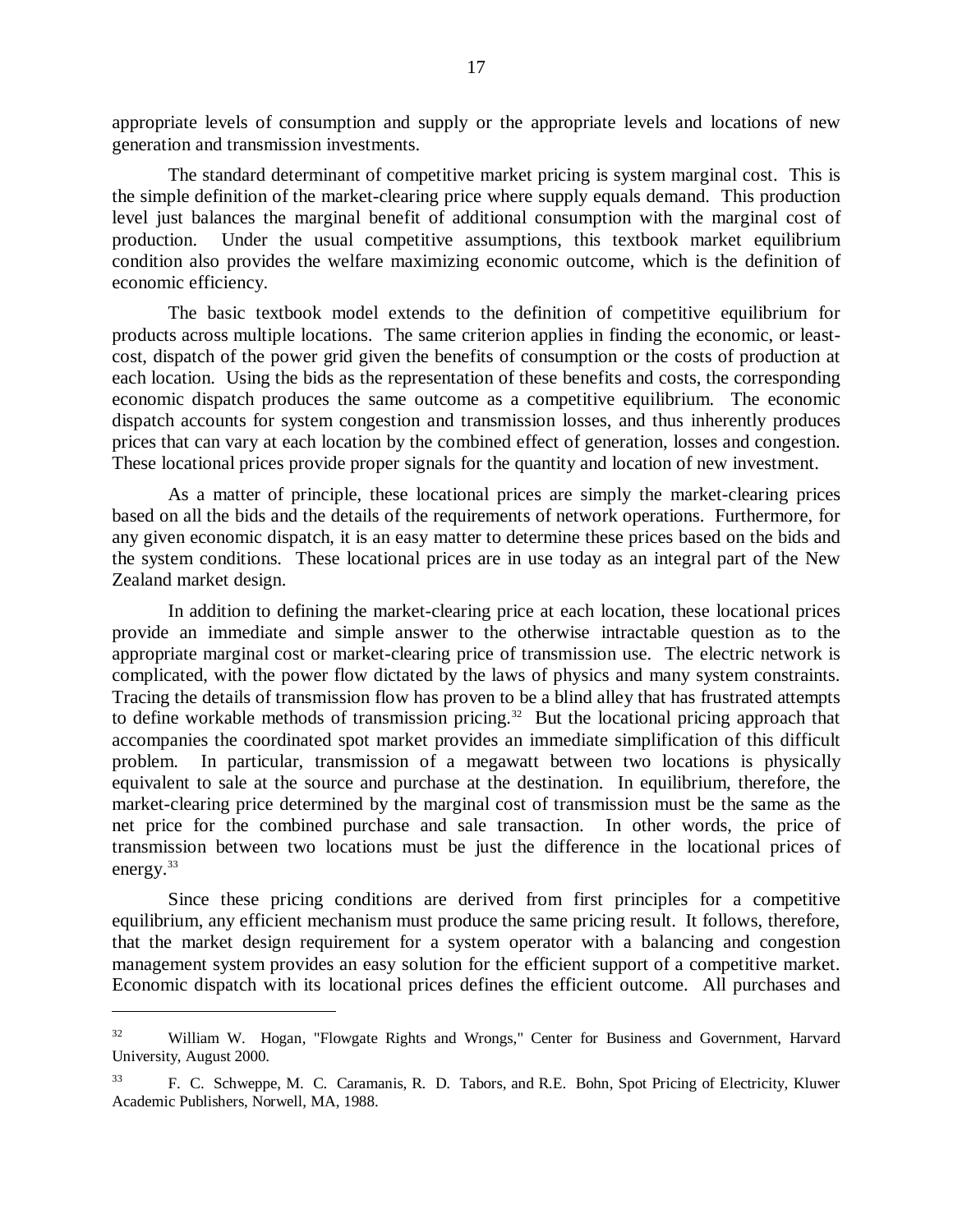sales through the spot market should be at the locational prices. Any scheduled transmission between locations should be charged at the difference in the locational prices. This basic model is operational in New Zealand as well as the Pennsylvania-New Jersey-Maryland Interconnection (PJM) in the United States, New York, Argentina, Chile, and so on.

The details of locational pricing differ slightly for congestion and losses. Some regions, such as PJM, have implemented only congestion pricing, but intend to include losses with planned modifications of their software. Others like New York are similar to New Zealand in representing both losses and congestion. Given a reference location for the cost of generation, the price at other locations can be decomposed into the marginal cost of congestion and the marginal cost of losses. The congestion cost arises when the transmission system is constrained and it is necessary to redispatch by reducing output for some cheaper plants and increasing output at some more expensive plants. The difference in cost is the congestion charge. If the system is not constrained, then there is no need for redispatch and the congestion charge would be zero. Except for losses, therefore, in the absence of congestion the spot electricity price would be the same throughout the gird, an intuitive outcome. In the presence of constraints, the contribution to congestion can be either positive or negative at a location depending on whether or not increased load at that location adds to or subtracts from the flow over constrained transmission elements.

The effect of losses depends on the location of load and generation. Increasing the load at a location, and balancing the increase with increased production at the reference location, will change the flows throughout the system. The flow along transmission lines induces resistive losses. In some locations, increasing the load will increase the total system losses, and the marginal loss component of prices would be this change in total losses times the reference price. In other locations, there could be a reduction in losses leading to a negative contribution to the locational price.

For both losses and congestion, the contribution for any line or location can be unpredictable or even undefined. However, for both losses and congestion the total contribution is always positive. The aggregate congestion payments are zero only if the system is unconstrained, and positive when the system is constrained. The aggregate loss payments are always positive. Therefore, these net locational payments produce a transmission rental that captures the total congestion cost and the difference between marginal and average losses. 34

An issue then arises as to the best use of these transmission rentals. In the present New Zealand system, these rentals are used to reduce the transmission charges for access to the grid. The basic logic is that the payment should be divorced from the marginal usage decisions, in order to preserve the incentives of efficient pricing. Further, it is intuitive that the proper recipients of the rentals should be those who are paying the transmission access charges to cover the fixed costs of the grid. This logic is consistent as far as it goes. However, as we shall see, there is another and superior use of these rentals in funding long-term transmission rights.

<sup>34</sup> William W. Hogan, "Regional Transmission Organizations: Millennium Order on Designing Market Institutions for Electric Network Systems," Center for Business and Government, Harvard University, May 2000.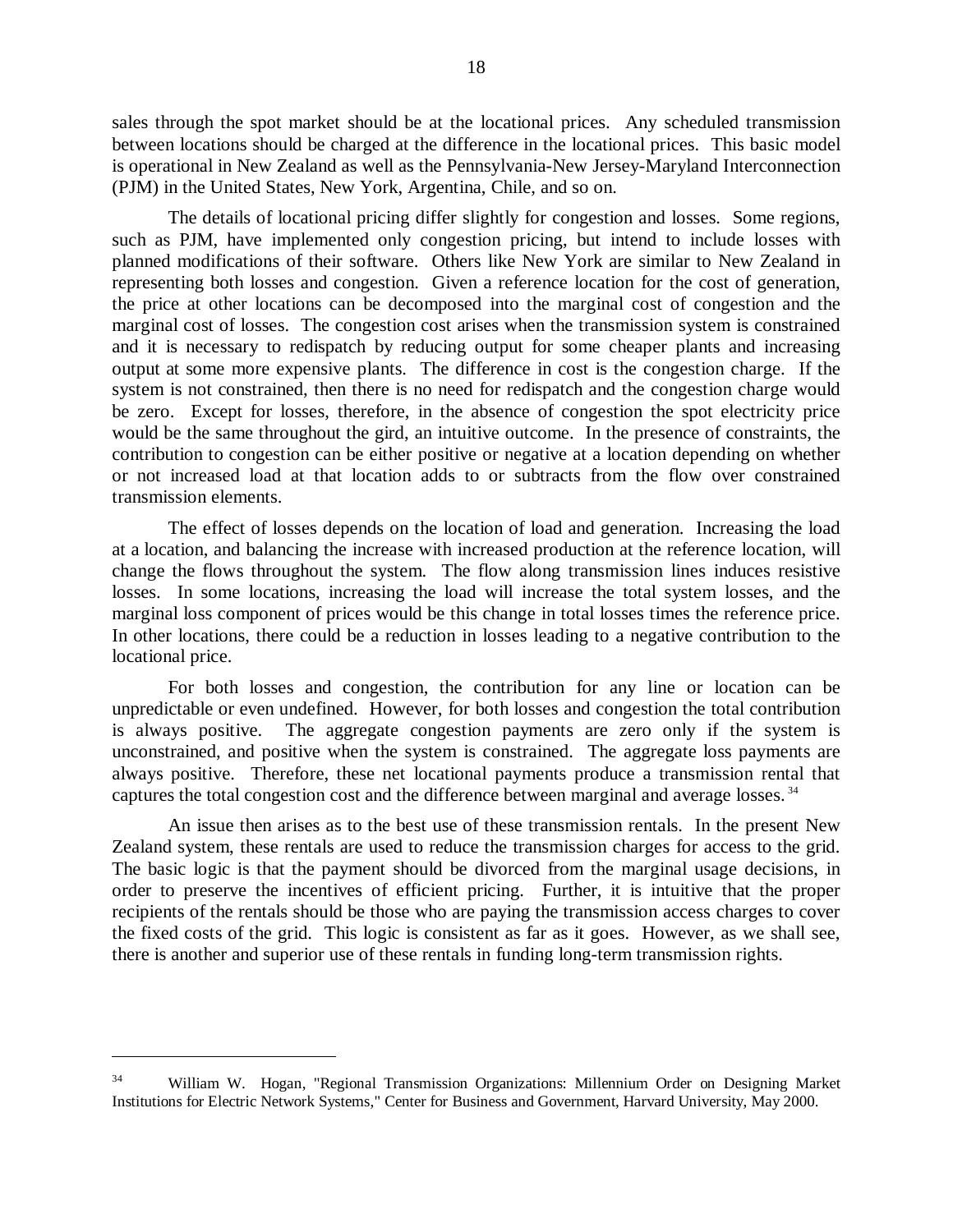### **Long-Term Transmission Rights**

With changing supply and demand conditions, generators and customers will see fluctuations in short-run prices. Changing flows will produce changes in losses. When demand is high, more expensive generation will be employed, raising the equilibrium market prices. When transmission constraints bind, congestion costs will change prices at different locations.

Even without transmission congestion constraints or significant changes in losses, the spot market price can be volatile. This volatility in prices presents its own risks for both generators and customers, and there will be a natural interest in long-term mechanisms to mitigate or share this risk. The choice in a market is for long-term contracts.

Traditionally, and as is seen in many other markets, the notion of a long-term contract carries with it the assumption that customers and generators can make an agreement to trade a certain amount of power at a certain price. The implicit assumption is that a specific generator will run to satisfy the demand of a specific customer. To the extent that the customer's needs change, the customer might sell the contract in a secondary market, and so too for the generator. Efficient operation of the secondary market would guarantee equilibrium and everyone would face the true opportunity cost at the margin.

However, this notion of specific performance stands at odds with the operation of the short-run market for electricity. To achieve an efficient economic dispatch in the short-run, the dispatcher must have freedom in responding to the bids to decide which plants run and which are idle, independent of the provisions of long-term contracts. And with the complex network interactions, it is impossible to identify which generator is serving which customer. All generation is providing power into the grid, and all customers are taking power out of the grid. It is not even in the interest of the generators or the customers to restrict their dispatch and forego the benefits of the most economic use of the available generation. The short-term dispatch decisions by the system operator are made independent of and without any recognition of any long-term contracts. In this way, electricity is not like other commodities.

This dictate of the physical laws governing power flow on the transmission grid does not preclude long-term contracts, but it does change the essential character of the contracts. Rather than controlling the dispatch and the short-run market, long-term contracts focus on the problem of price volatility and provide a price hedge not by managing the flow of power but by managing the flow of money. The short-run prices provide the right incentives for generation and consumption, but create a need to hedge the price changes. Recognizing the operation of the short-run market, there is an economic equivalent of the long-run contract for power that does not require any specific plant to run for any specific customer.

Consider the case first of no transmission congestion and no losses. In this circumstance, it is possible to treat all production and consumption as at the same location. Here the natural arrangement is to contract for differences against the equilibrium price in the market. A customer and a generator agree on an average price for a fixed quantity, say 100 MW at five cents. On the half hour, if the spot price is six cents, the customer buys power from the spot market at six cents and the generators sells power for six cents. Under the contract, the generator owes the customer one cent for each of the 100 MW over the half hour. In the reverse case, with the pool price at three cents, the customer pays three cents to the pool, which in turn pays three cents to the generator, but now the customer owes the generator two cents for each of the 100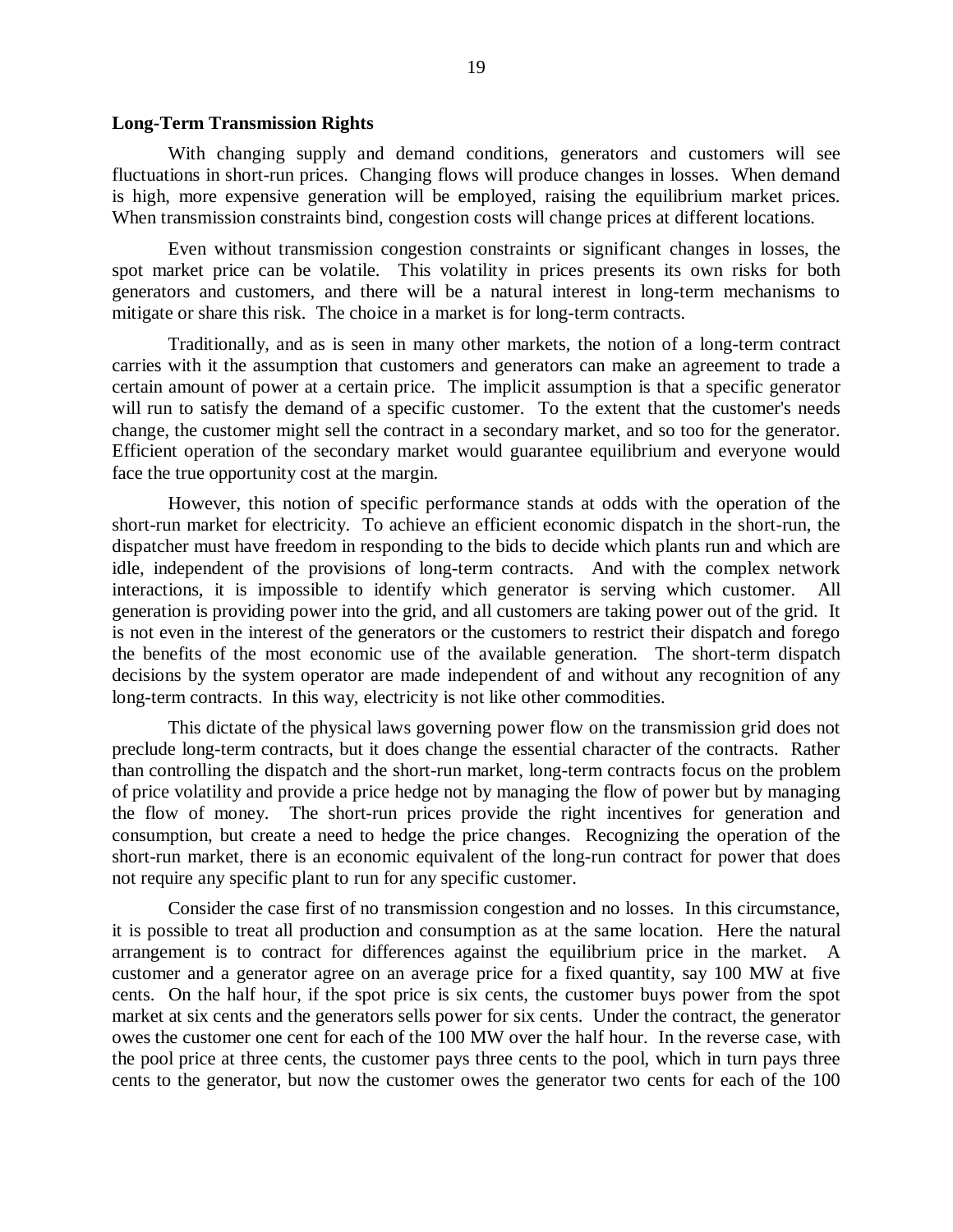MW over the half hour. This then is the familiar "contract for differences." It allows for longterm contracts without direct administration by the system operator.

In effect, the generator and the customer have a long-term contract for 100 MW at five cents. The contract requires no direct interaction with system operator other than for the continuing short-run market transactions. But through the interaction with system operator and the coordinated spot market, the situation is even better than with a long-run contract between a specific generator and a specific customer. For now if the customer demand is above or below 100 MW, there is a ready and an automatic spot market where extra power is purchased or sold at the spot price. Similarly for the generator, there is an automatic spot market for surplus power or backup supplies without the cost and problems of a large number of repeated short-run bilateral negotiations with other generators. And if the customer really consumes 100 MW, and the generator really produces the 100 MW, the economics guarantee that the average price is still five cents. Furthermore, with the contract fixed at 100 MW, rather than the amount actually produced or consumed, the long-run average price is guaranteed without disturbing any of the short-run incentives at the margin. Hence the long-run contract is compatible with the short-run market.

The price of the generation contract would depend on the agreed reference price and other terms and conditions. Generators and customers might agree on dead zones, different upside and down-side price commitments, or anything else that could be negotiated in a free market to reflect the circumstances and risk preferences of the parties. Whether generators pay customers, or the reverse, depends on the terms. However, the system operator need take no notice of the contracts, and need have no knowledge of the terms.

In the presence of transmission congestion and losses, the generation contract is necessary but not sufficient to provide the necessary long-term price hedge. A bilateral arrangement between a customer and a generator can capture the effect of aggregate movements in the market, when the single market price is up or the single market price is down. However, transmission congestion and losses can produce significant movements in price that are different depending on location. If the customer is located far from the generator, transmission congestion might confront the customer with a high locational price and leave the generator with a low locational price. Now the generator alone cannot provide the natural back-to-back hedge on fluctuations of the short-run market price. Something more is needed.

Transmission congestion and losses in the short-run market raise another related and significant matter for the system operator. For example, in the presence of congestion, revenues collected from customers will substantially exceed the payments to generators. The difference is the congestion rent that accrues because of constraints in the transmission grid. At a minimum, this congestion rent revenue itself will be a highly volatile source of payment to the system operator. At worse, if the system operator keeps the congestion revenue, incentives arise to manipulate dispatch and prevent grid expansion in order to generate even greater congestion rentals. System operation is a natural monopoly and the operator could distort both dispatch and expansion. The same would apply to rents on losses. If the system operator retains the benefits from transmission rentals, this incentive would work contrary to the goal of an efficient, competitive electricity market.

The convenient solution to both problems – providing a price hedge against locational congestion differentials and removing the adverse incentive for the system operator – is to re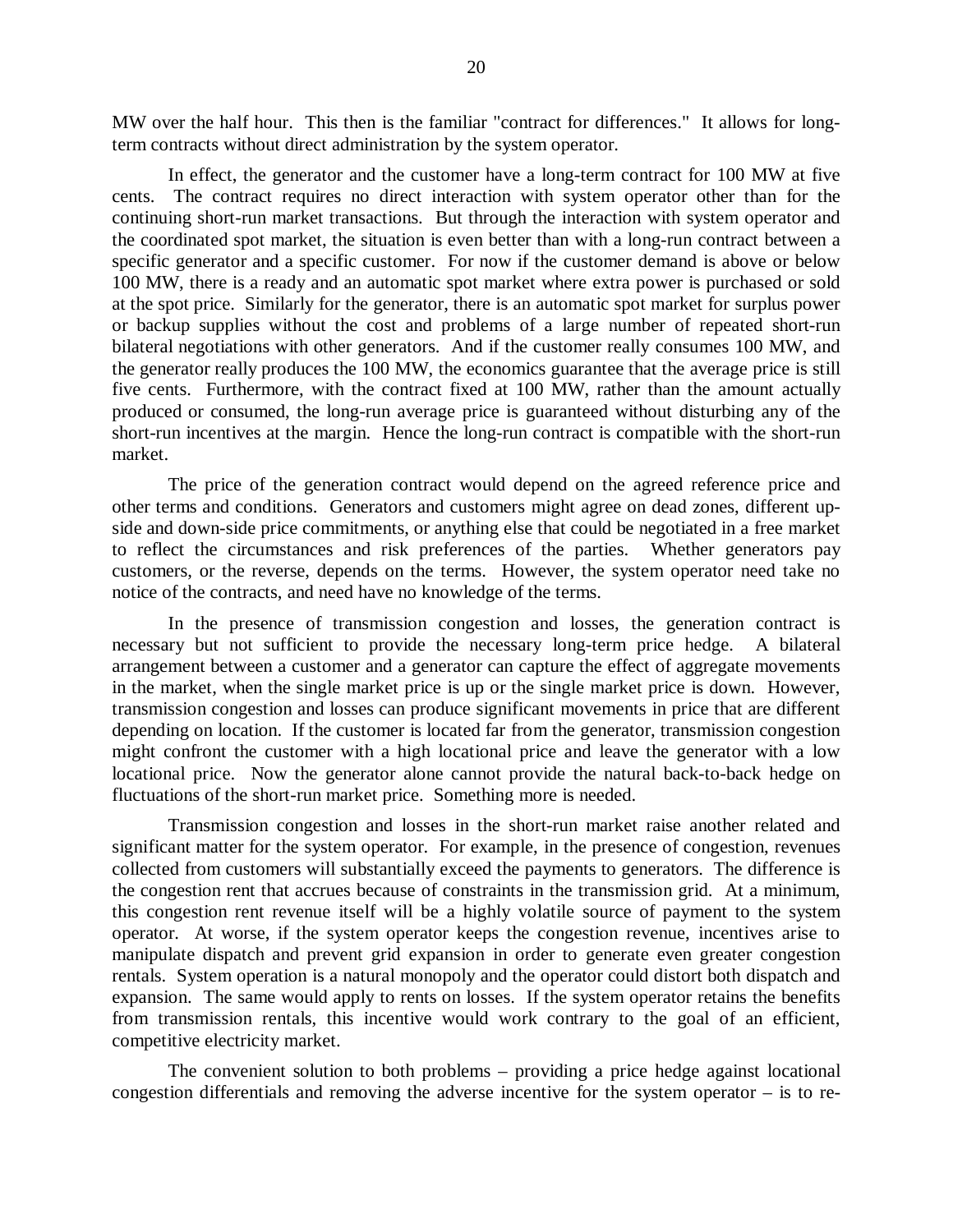distribute the congestion and net loss revenue through a system of long-run financial transmission rights (FTR) operating in parallel with the long-run generation contracts. Just as with generation, it is not possible to operate an efficient short-run market that includes transmission of specific power to specific customers. However, just as with generation, it is possible to arrange an FTR that provides compensation for differences in prices, in this case for differences in the congestion and marginal loss costs between different locations across the network.

The FTR for compensation would exist for a particular quantity between two locations. The generator in the example above might obtain an FTR for 100 MW between the generator's location and the customer's location. The right provided by the contract would not be for specific movement of power but rather for payment of the price difference. Hence, if a transmission constraint caused the price to rise to six cents at the customer's location, but remain at five cents at the generator's location, the one cent difference would be the congestion rental. The customer would pay the six cents for the power. The settlement system would in turn pay the generator five cents for the power supplied in the short-run market. As the holder of the FTR, the generator would receive one cent for each of the 100 MW covered under the FTR. This revenue would allow the generator to pay the difference under the generation contract so that the net cost to the customer is five cents as agreed in the bilateral CFD power contract. Without the FTR, the generator would have no revenue to compensate the customer for the difference in the prices at their two locations. The FTR completes the package.

As with the familiar generation contract-for-differences, the FTR leaves undisturbed the marginal incentives for efficient operations. The FTR is defined for a fixed quantity. If actual usage exactly matches this quantity, the FTR provides a perfect transmission price hedge. But if usage exceeds this FTR quantity, there is no hedge for the incremental volume and the full incentive effect of efficient pricing applies. Likewise, if usage should be below the FTR volume, the payment would apply to the full FTR quantity, so the owner would see the proper marginal incentive to reduce transmission use.

In the presence of losses, full implementation of FTRs requires at least some of the rights to be unbalanced, with different quantities at the source and destination. In principle, any FTR would be represented as a combination of a balanced FTR and a spot FTR for input or output at either location. The eventual requirement is not that each individual FTR matches the corresponding losses, but that the aggregate of all FTRs be simultaneously feasible including losses.

When only the single generator and customer are involved, this sequence of exchanges under the two types of contracts may seem unnecessary. However, in a real network with many participants, the process is far less obvious. There will be many possible transmission combinations between different locations. There is no single definition of transmission grid capacity, and it is only meaningful to ask if the configuration of allocated transmission flows is feasible. However, the net result would be the same. Short-run incentives at the margin follow the incentives of short-run opportunity costs, and long-run contracts operate to provide price hedges against specific quantities. The system operator coordinates the short-run market to provide economic dispatch. The settlement system collects and pays according to the short-run marginal price at each location, and then distributes the transmission rentals to the holders of FTRs. Generators and customers make separate bilateral arrangements for generation contracts. Unlike with the generation contracts, the system operator's participation in coordinating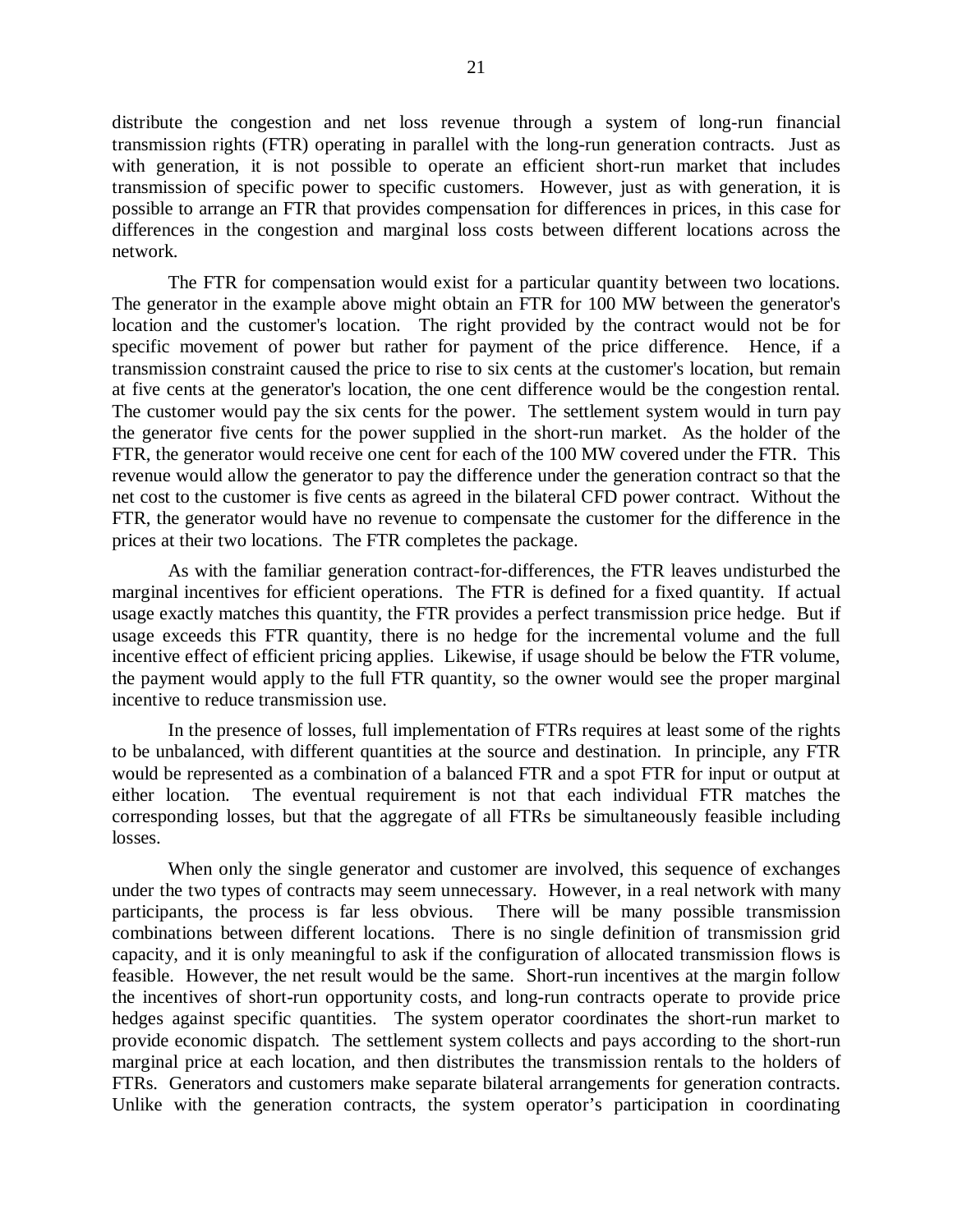administration of the FTRs is necessary because of the network interactions, which make it impossible to link specific customers paying congestion costs with specific customer receiving congestion compensation. If a simple feasibility test is imposed on the FTRs awarded to customers, the aggregate congestion payments received through the spot market will fund the payment obligations under the FTRs. Still, the transmission prices paid and received will be highly variable and load dependent. Only the system operator will have the necessary information to determine these changing prices, but the information will be readily available embedded in all the spot market locational prices. The FTRs define payment obligations that guarantee protection from changes in the transmission rentals.

Defining transmission rights in this way as financial contracts exploits a simplification that is available with a coordinated spot market and efficient locational pricing. However, nearly everyone first confronted with the problem of transmission usage instinctively looks for a system of physical allocations of tradable rights that could be used in a decentralized market. In this regard, there is some advantage in drawing the conceptual connection between physical rights and FTRs.

The FTR can be recognized as equivalent to an advantageous form of "physical" transmission right. Were it possible to define usage of the transmission system in terms of physical rights, it would be desirable that these rights have two features. First, they could not be withheld from the market to prevent others from using the transmission grid. Second, they would be perfectly tradable in a secondary market that would support full reconfiguration of the patterns of network use at no transaction cost. This is impossible with any known system of such physical transmission rights that parcel up the transmission grid. However, were it possible then the rights would either be used by the owner to transmit power or sold to others at the marketclearing price. In either case, the net result would be the same as with ownership of the FTR. In a competitive electricity market with a bid-based economic dispatch, therefore, FTRs are equivalent to just such perfectly tradable transmission rights. Hence we can describe FTRs either as financial contracts for transmission rents or as perfectly tradable physical transmission rights.

The interpretation of FTRs as equivalent to perfectly tradable physical rights makes it self-evident that FTRs can only be offered by the system operator. Only the system operator can deal with the complex interactions among transmission flows in the physical sense, or in the equally complex interaction of transmission rentals in the financial sense. Furthermore, just as the system operator would have to respect the physical capacity of the system in allocating physical rights, so too must the system operator respect the physical capacity in allocating FTRs. As long as the FTRs allocated would be simultaneously feasible on the existing grid, the payment obligations under the FTRs at the current spot prices will be no more than the transmission rentals collected through the spot market settlements.

This allocation of transmission congestion and loss rentals is not the same thing as assigning the value of the rentals to the system operator. The rentals pass through the system operator, the only entity with the information necessary to resolve the complex interaction and allocation process for electric gird usage. But the system operator acts only as an agent for the market, not as a party to the transaction.

If the FTRs have been fully allocated, then the system operator will be simply a conduit for the distribution of the transmission rentals. The revenues from the spot market would fund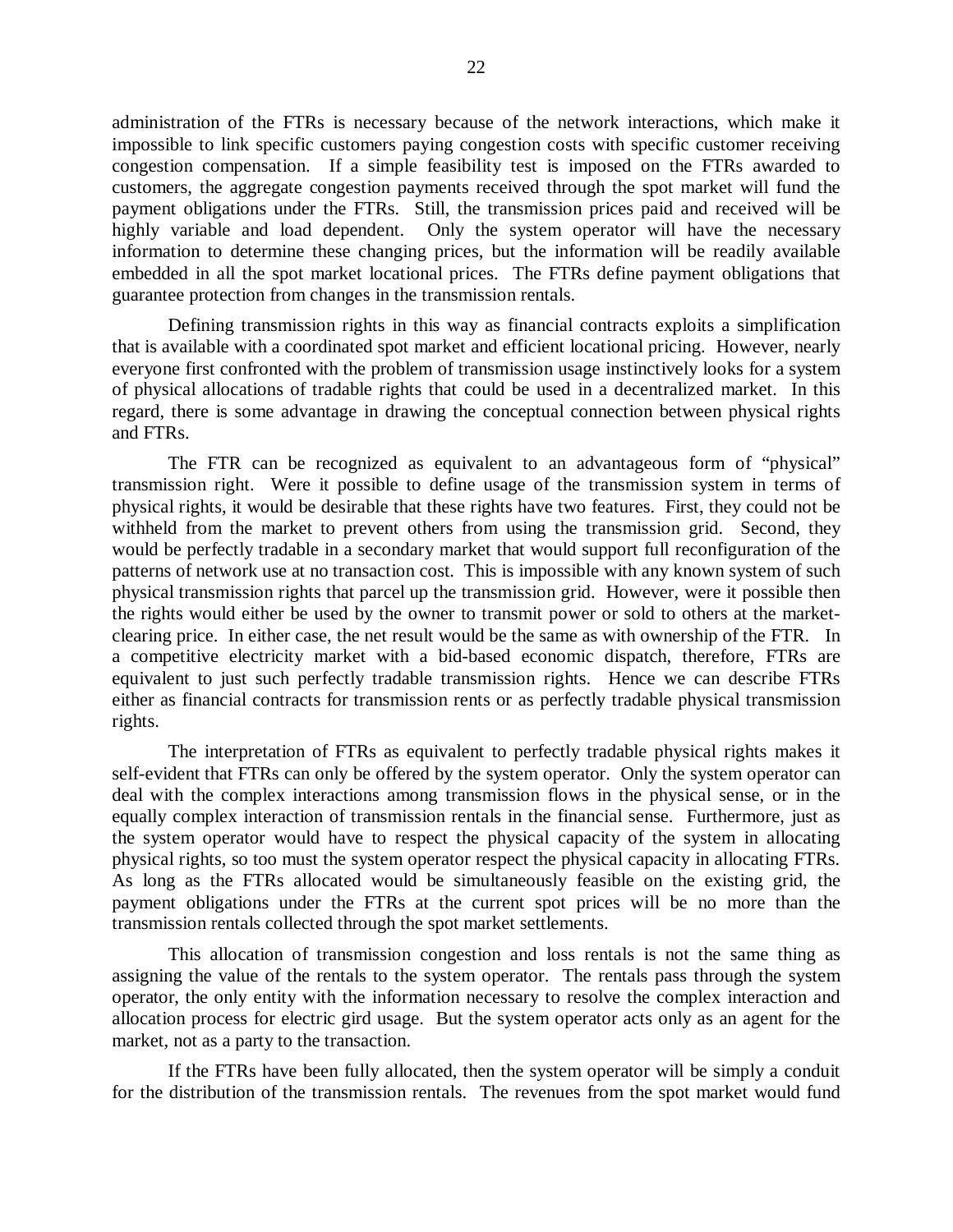the payments under the FTRs, so there is no financial risk for the system operator. The operator would continue to have no incentives to increase transmission rentals: any increase in rental payments would flow only to the holders of the FTRs. And through a combination of generation contracts and FTRs, participants in the electricity market can arrange price hedges that could provide the economic equivalent of a long-term contract for specific power delivered to a specific customer.

In practice, FTRs have been defined as "obligations" in the sense that the price difference can be negative, in which case the payment is from the holder of the FTR to the settlements system.<sup>35</sup> In principle, the FTR could be defined as either an option (positive payments only) or an obligation (both positive and negative payments).<sup>36</sup> The technical differences relate to the treatment of counterflow and the ability of some transactions to relieve transmission constraints. In order to have the incentive to provide counterflow, obligations are required. The use of options complicates determination of the simultaneous feasibility of the FTRs.

Further to the application of these ideas, locational marginal cost pricing lends itself to a natural decomposition. For example, even with loops in a network, market information could be transformed easily into a hub-and-spoke framework with locational price differences on a spoke defining the cost of moving to and from the local hub, and then between hubs. This would simplify without distorting the locational prices. A contract network could develop that would be different from the real network without affecting the meaning or interpretation of the locational prices.

With the market hubs, the participants would see the simplification of having a few hubs that capture most of the price differences of long-distance transmission. Contracts could develop relative to the hubs. The rest of the sometime important difference in locational prices would appear in the cost of moving power to and from the local hub. Commercial connections in the network could follow a configuration convenient for contracting and trading. The separation of physical and financial flows would allow this flexibility.

The creation or elimination of hubs would require no intervention by regulators or the system operator. New hubs could arise as the market requires, or disappear when not important. A hub is simply a special node or aggregation of nodes. The system operator still would work with the locational prices, but the market would decide on the degree of simplification needed. However, everyone would still be responsible for the opportunity cost of moving power to and from the local hub. There would be locational prices and this would avoid the substantial incentive problems of averaging prices.

In the case of FTR obligations, the same decomposition applies to match with the decomposition of transmission pricing. However, this decomposition is not available for FTR options. An FTR option between two locations is not the same as two options, to and from the hub.

<sup>&</sup>lt;sup>35</sup> The obligation definition is applied in PJM and New York.

<sup>&</sup>lt;sup>36</sup> The proposal for New England includes a directive from the Federal Energy Regulatory Commission to include FTR options. For a further discussion see, William W. Hogan, "Flowgate Rights and Wrongs," Center for Business and Government, Harvard University, August 2000.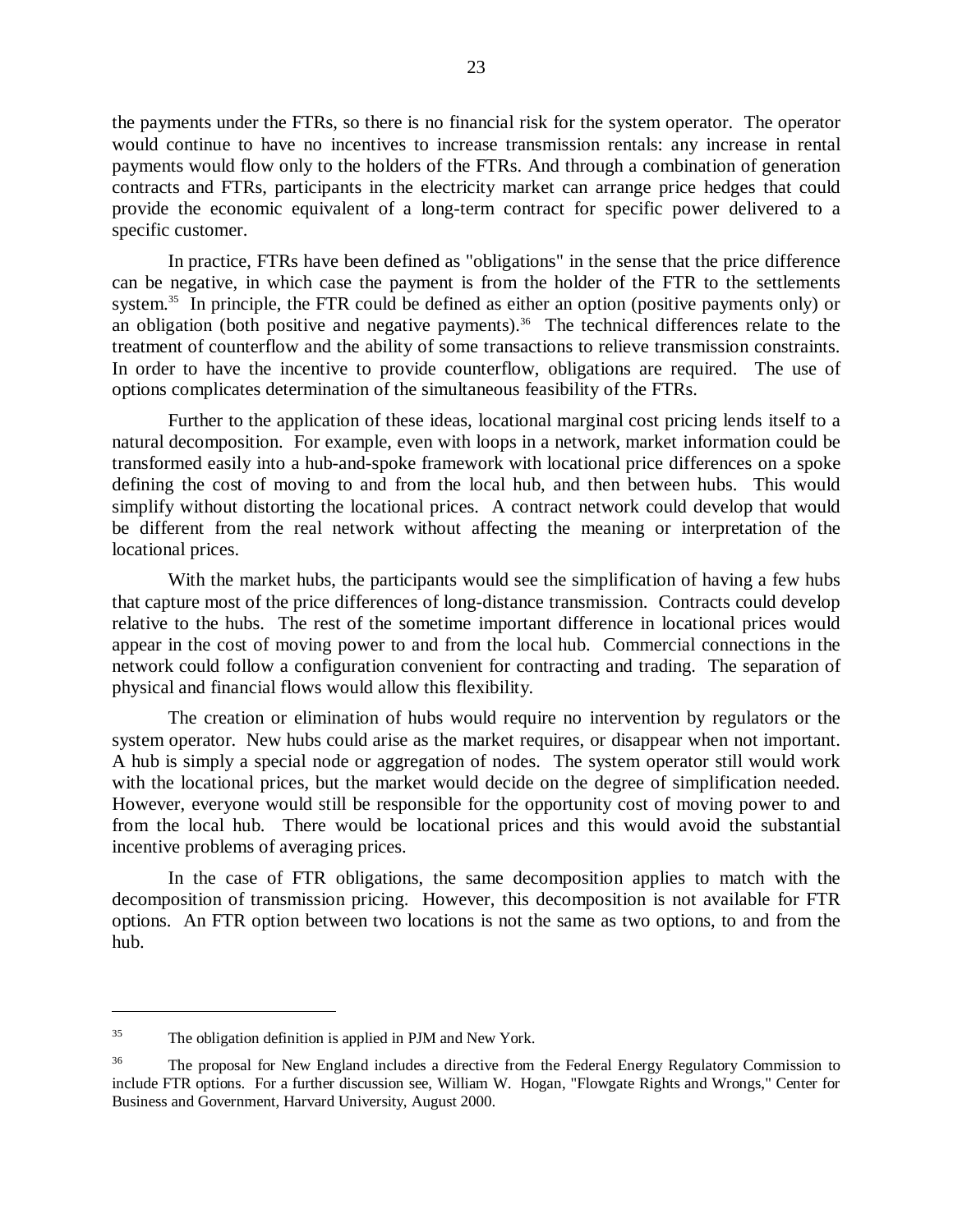The initial allocation of FTRs could be according to any of a number of rules. In PJM most FTRs are allocated by formula to those who are paying the transmission charges for access to the grid, with the remainder being auctioned. In New York, there is an auction to award the FTRs to the highest bidders, with the revenue from the auction used by formula to reduce the transmission charges. Other things being equal, there are advantages to the auction approach for improving the liquidity of the FTR market. Furthermore, the auction ensures that the full capacity of the grid is available for allocation without any bias in the choice of recipients other than their willingness to pay in a competitive bidding process. But in either approach the actual transmission rentals return to those who pay the transmission charges, either through direct ownership of the FTRs or through the auction revenues, which can be expected to be equal to the expected transmission rentals.

#### **Long-Term Investment**

Within the contract environment of the competitive electricity market, new investment occurs principally in generating plants, customer facilities and transmission expansions. In each case, corresponding contract-right opportunities appear that can be used to hedge the price uncertainty inherent in the operation of the competitive short-run market.

In the case of investment in new generating plants or consuming facilities, the process is straightforward. Under the competitive assumption, no single generator or customer is a large part of the market, there are no significant economies of scale, and there are no barriers to entry of efficient plants. Generators or customers can connect to the transmission grid at any point subject only to technical requirements defining the physical standards for hook-up. If they choose, new customers or new generators have the option of relying solely on the short-run market, buying and selling power at the locational price determined as part of the real-time dispatch. The system operator makes no guarantees as to the price at the location. The system operator only guarantees open access to the coordinated spot market at a price consistent with market equilibrium. The investor takes all the business risk of generating or consuming power at the local nodal price.

If the generator or customer wants price certainty, then new generation contracts can be struck between a willing buyer and a willing seller. The complexity and reach of these contracts would be limited only by the needs of the market. Typically we expect a new generator to look for a customer who wants a price hedge, and for the generators to defer investing in new plant until sufficient long-term contracts with customers can be arranged to cover a sufficient portion of the required investment. The generation contracts could be with one or more customers and might involve a mix of fixed charges coupled with the obligations to compensate for price differences relative to the spot-market price. But the customer and generator would ultimately buy and sell power at their location at the spot price.

If either party expects significant transmission congestion or losses, then an FTR would allow the parties to hedge their price risk for any case that would otherwise benefit from pointto-point physical rights were they available. If FTRs are for sale between the two points, then a contract can be obtained from the holder(s) of existing rights. Or new investment can create new capacity that would support additional FTRs. In this way, the availability of FTRs converts the short-term transmission price into a long-term investment signal. The system operator need participate in the process only to verify that the newly created FTRs would be feasible and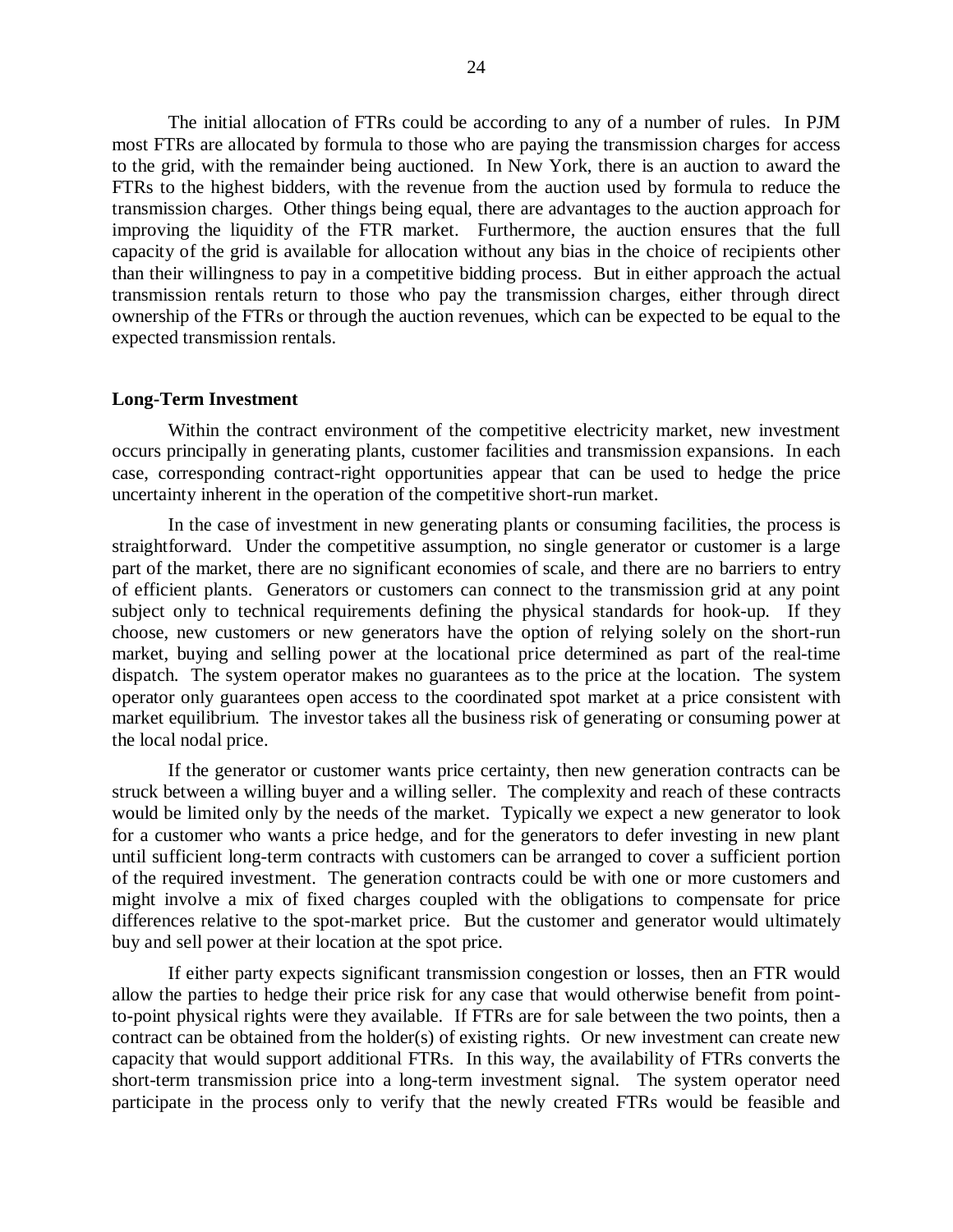consistent with the obligation to preserve any existing set of FTRs on the existing grid. Unlike the ambiguity in the traditional definition of transmission transfer capacity, there is a direct test to determine the feasibility of any new set of FTRs for compensation--while protecting the existing rights--and the test is independent of the actual loads that may develop. Hence, incremental investments in the grid would be possible anywhere without requiring that everyone connected to the grid participate in the negotiations or agree to the allocation of the new FTRs.

This fortuitous resolution of the puzzle of transmission expansion and pricing through voluntary market forces alone is subject to at least two other important caveats. First, there still may be market failures even with the definition of a workable set of equivalent property rights. For example, with many small market participants, each benefiting a little from a large transmission investment, the temptation to free-ride on the economies of scale and scope may create a kind of prisoner's dilemma. Everyone would be better off sharing in the investment, but the temptation to free ride and avoid paying for the expense may overcome any ability to form a consortium or negotiate a contract. It may be that the investment could not go forward in a timely manner, at the right scale, or at all, without some regulatory entity that can mandate payment of the costs. $37$  In this case, however, the task should be simplified (if not solved) by the ability to simultaneously allocate the benefits in the form of a share of the FTRs to those that invest. The market could take care of many, perhaps most, investments, and the regulatory option would be easier to implement when needed.<sup>38</sup>

A related problem could appear in the circumstances where the pattern of transmission use was so uncertain and the network so interconnected that no set of point-to-point rights would be capable of capturing enough of the economic benefits of grid investment. This would be equally true, of course, for physical rights were they possible, as well as for the FTRs. In effect, there would be significant economies of scope in transmission investment that would go well beyond the benefits of any reasonable patterns of point-to-point rights. If the benefits could not be assigned, then the market-based investments again would not follow without some regulatory entity that can mandate payment of the costs.

Second, operation of voluntary market forces would have little sway in the allocation of the costs for an existing transmission grid that already provides open access. The costs are sunk, and typically the sunk costs of the wires exceed the transmission opportunity costs of using the grid. This is due, in large part, to the effects of the economies of scale. Hence, given the choice of paying the sunk costs but avoiding the congestion and marginal loss costs, versus avoiding the sunk costs while using the system and paying the continuing cost of congestion and losses, most users would prefer the latter. If the sunk costs are to be recovered in prospective payments, therefore, there must be some form of requirement to pay these costs as a condition for using the grid. The resulting transmission access charges would be the functional equivalent of the contract payments for new investment.

<sup>&</sup>lt;sup>37</sup> This situation appears to be what is described often as investments for reliability. However, with priceresponsive demand and security-constrained economic dispatch, there is in principle no difference in reliability investments and economic investments. The only difference created by the investment would be in the economic benefits of the actual dispatch.

<sup>&</sup>lt;sup>38</sup> William W. Hogan, "Market-Based Transmission Investments and Competitive Electricity Markets," Center for Business and Government, Harvard University, August 1999.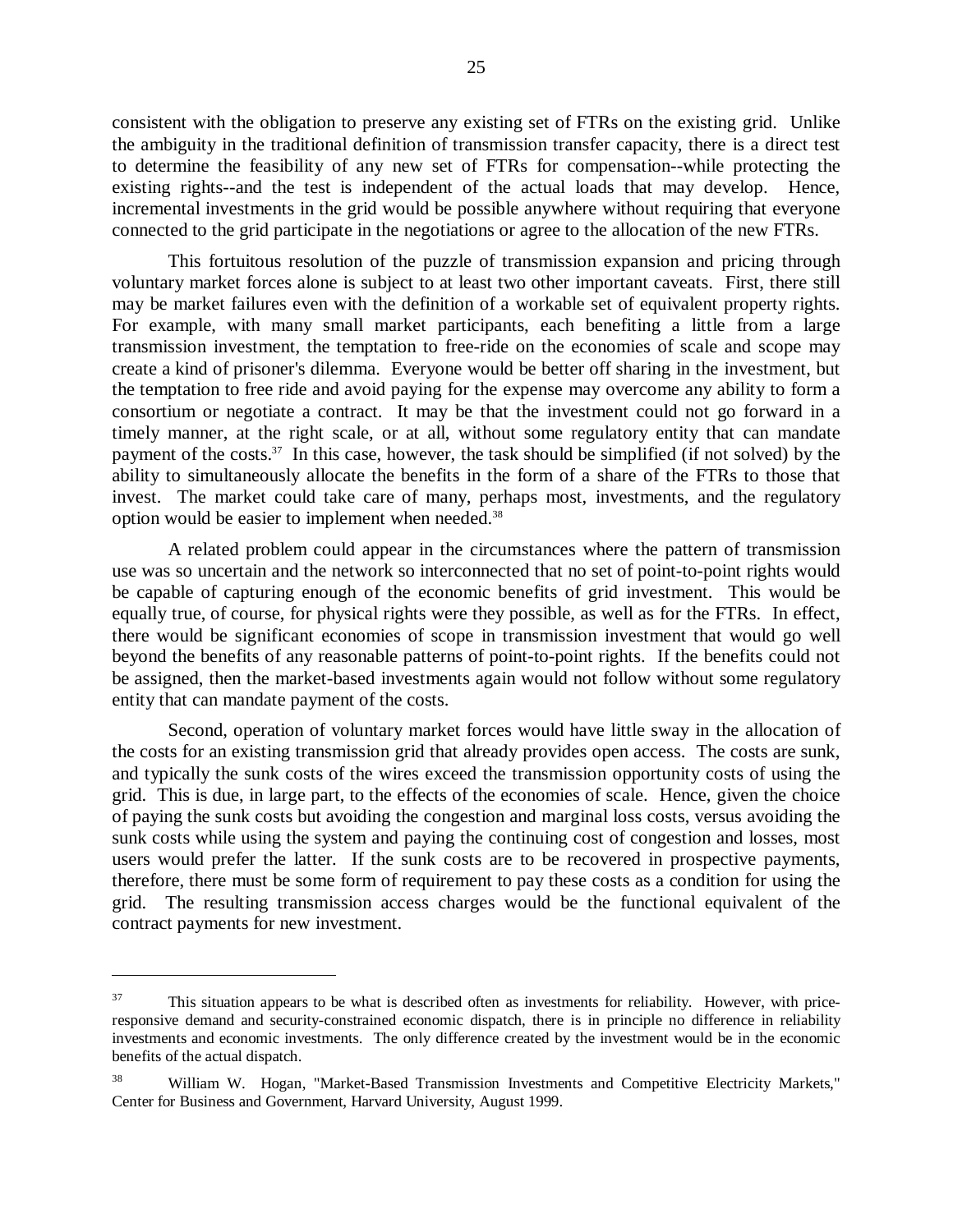This same basic system has been in operation for more than two years under the PJM Interconnection, where the financial transmission rights are labeled as fixed transmission rights (FTR).39 In the New York ISO structure that began operations in November 1999, the same basic model applies with equivalent transmission rights called transmission congestion contracts  $(TCC)$ <sup>40</sup> In the proposed New England ISO structure, the term of art is a financial congestion right (FCR).<sup>41</sup> There are slight differences in all these approaches, but they stand on the bedrock of a coordinated spot market, implement through a bid-based, security-constrained economic dispatch with locational prices. This supports a high degree of choice by market participants, and is the only known model that provides these benefits in a framework to support competitive electricity markets.

These successes did not come easily. In PJM and New England, the initial market designs proposed by market participants contained features that did not work well or at all.<sup>42</sup> As with California, the FERC initially accepted the voluntary agreements of the market participants, but later unhappy experience forced the regulators to push for better systems that supported the public interest in efficient markets. This role for the regulator as one of the few groups charged with pursuit of the public interest is important in considering the approach to governance in New Zealand.

#### **Governance**

 $\overline{a}$ 

The Government of New Zealand set down principles for reform of the electricity market and development of new regulatory arrangements.<sup>43</sup> The principles are excellent in defining the objectives for an electricity market with the emphasis on the importance of the broad public interest. There is a tension, however, between a bias to rely on voluntary industry solutions and the possible need for mandatory regulatory prescriptions. Here the experience in the United States, with its practice of formal regulatory oversight, can illustrate the importance of governance explicitly charged with the public interest as an essential ingredient in achieving the right balance.

The New Zealand "Government favours industry solutions where possible, but is prepared to use regulatory solutions where necessary."<sup>44</sup> At a high level of generality, it is easy

<sup>&</sup>lt;sup>39</sup> The PJM system began operation with FTRs and full locational pricing as of April 1, 1998. Details can be obtained from the web site at www.pjm.com.

<sup>40</sup> Federal Energy Regulatory Commission, New York ISO Ruling, Docket Nos. ER97-1523-000, OA97- 470-000 and ER97-4234-000, January 27, 1999. See also, "Order Denying in Part and Granting in Part Rehearing and Clarification and Conditionally Accepting Compliance Filing," Dockets Nos. ER97-1523-003 and -004, OA97- 470-004 and -005, and ER97-4234-002 and -003, Washington DC, July 29, 1999.

<sup>41</sup> Federal Energy Regulatory Commission, "Order Accepting Preliminary Congestion Management and Multi-Settlement Systems and Providing Guidance," New England Power Pool, Docket No. ER99-2335-000, Washington DC, July 30, 1999.

<sup>&</sup>lt;sup>42</sup> William W. Hogan, "Restructuring the Electricity Market: Institutions for Network Systems," Center for Business and Government, Harvard University, April 1999, pp. 38-42, available from the author's web page.

<sup>&</sup>lt;sup>43</sup> Pete Hodgson, Minister of Energy, "Government Policy Statement: Further Development of New Zealand's Electricity Industry," Wellington, New Zealand, December 2000.

<sup>44</sup> Pete Hodgson, Minister of Energy, "Government Policy Statement: Further Development of New Zealand's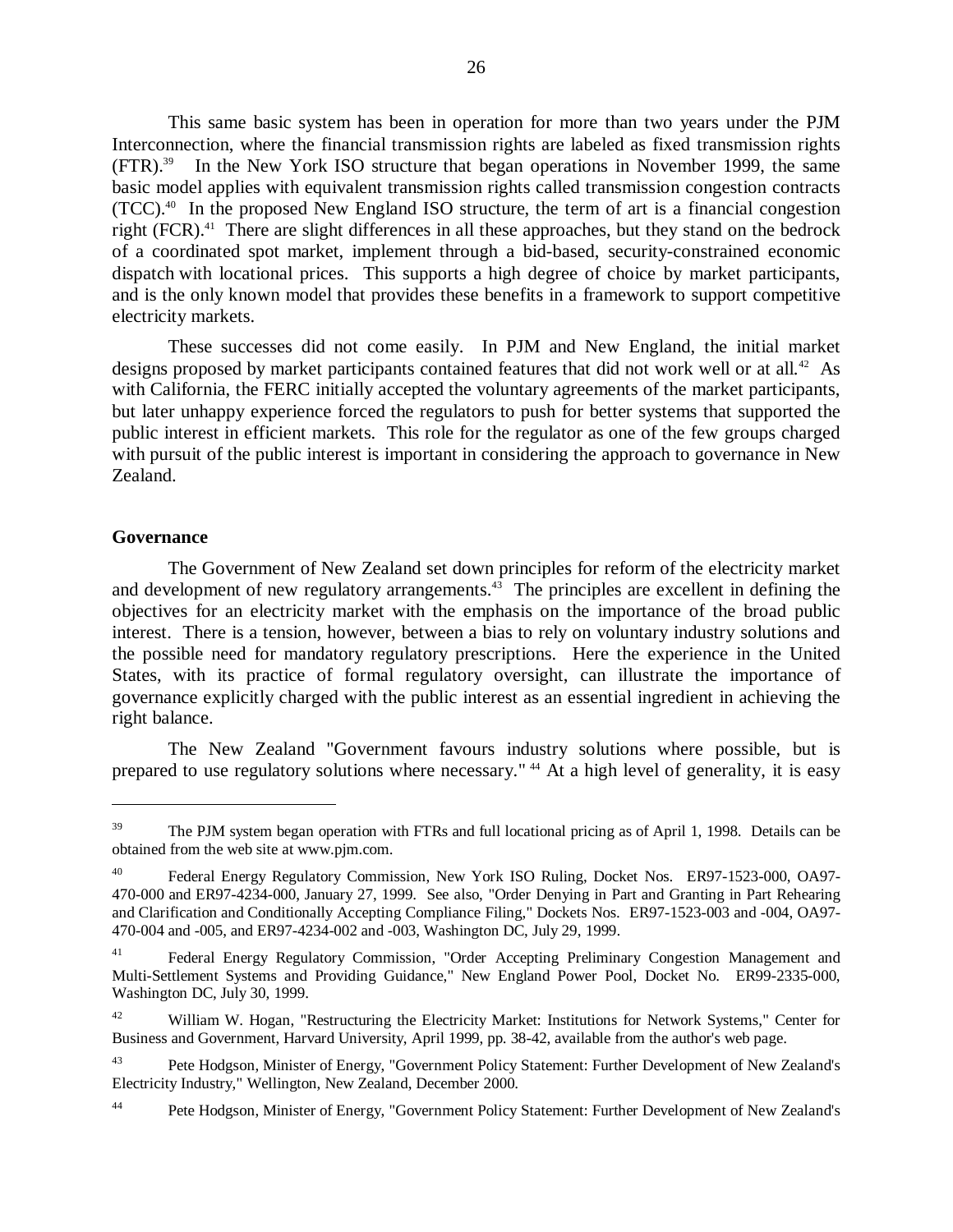to agree with the bias that, other things being equal, voluntary arrangements are better than mandatory rules. Furthermore, other things being equal, we should leave the burden of proof with those who wish to replace a voluntary arrangement with a mandatory structure.

There are many reasons for this bias, not just promoting economic efficiency, and these have much to do with the political philosophy of democracy. But there is a closely related line of argument that might be implied by the bias, and this is relevant in designing market institutions. This alternative motivation would be the view that voluntary arrangements naturally tend to work out of inefficient solutions, because if a better arrangement were possible the participants would voluntarily choose to adopt the preferred solution.

A leading proponent of this argument for institutional efficiency was the Nobel Prize winning economist Douglass North. What is less well known is that when faced with overwhelming evidence to the contrary, North later recanted and turned to argue that path dependence and other institutional failures could lead to voluntary arrangements that were inefficient but effectively permanent.

"If political and economic markets were efficient (i.e., there were zero transaction costs) then the choices would always be efficient. That is the actors would always possess the true models or if they initially possessed incorrect models the information feedback would correct them. But that version of the rational actor model has simply led us astray."45

Other things are seldom equal. The choices of stakeholders can be inefficient for many reasons, and the compromises among stakeholders that result in the least common denominator may not serve the public interest. In this case, when the problem is more like designing a bridge than dividing a pie, government can play a critical role in designing the institutions. Of course, government can fail just as can markets. This implies that we have to consider the tradeoff between mandatory government rules and voluntary market solutions.

We may seek to limit the scope of government, but require that mandatory rules be well designed. Hence, when faced with some activity that is voluntary and consistent with normal patterns of commerce, government need not be involved and should defer to the voluntary choices in the market. However, when there is something that must be done with direct or indirect appeal to the power of government to compel action (and hence make mandatory rules) there is no reason to presume that the voluntary agreements among stakeholders should be preferred or accepted. In other words, the voluntary agreements among some about how they will compel others should not be presumed to be superior in the implicit pursuit of efficiency, as compared to a design that is explicit about the support of public purposes.

The United States experience in electricity design has been that voluntary agreements on the core market design issues have often been flawed, and the regulatory authority of government has been essential in crafting workable institutions. The FERC has been alternatively deferential and prescriptive. Deference to flawed markets in the early voluntary choices of stakeholders has been replaced with more prescriptive approaches, such as in the

Electricity Industry," Wellington, New Zealand, December 2000, p. 1.

<sup>&</sup>lt;sup>45</sup> Douglass C. North, Institutions, Institutional Change and Economic Performance, Cambridge University Press, 1990, p. 8.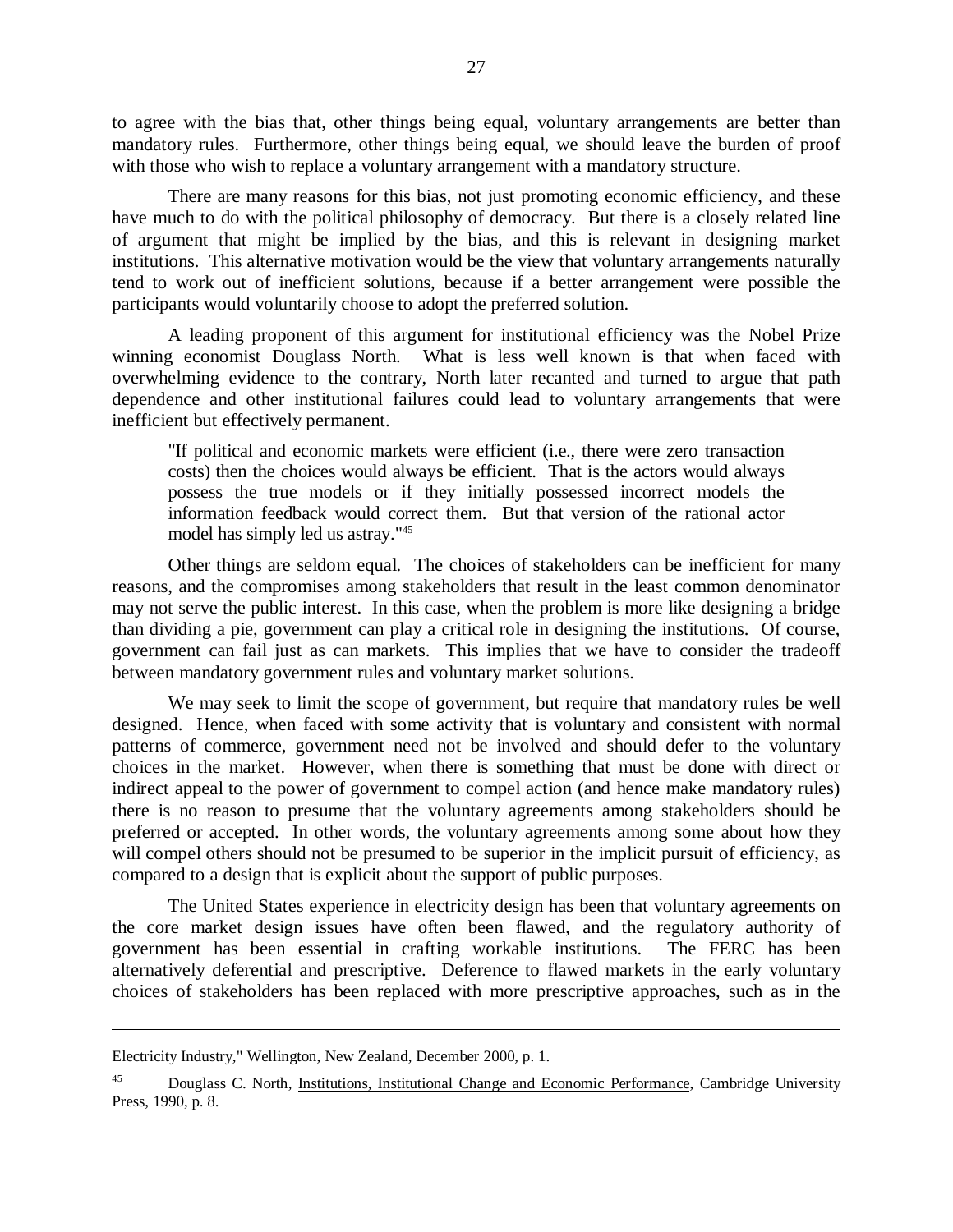cases earlier in PJM and New England, and later in California. At the end of 2000 this issue was still not fully resolved in the United States, as witnessed by the slow progress during the year in actually implementing the prescriptions of the Millennium Order on regional transmission organizations. However, the lesson is there that deference can be dangerous; there is no magic in so-called voluntary agreements to invoke the mandatory authority of government. It is one thing to allow market participants to arrange their own trades within the rules, it is quite another thing to allow the market participants to choose the rules.

Most recently, consider the case of California. The stakeholders voluntarily agreed that they preferred decentralized trading to centralized coordination of the spot market. They then used this voluntary agreement among the majority to impose mandatory rules on the California ISO that would compel everyone to pursue decentralized trading and prevent them from having the option of a coordinated spot market. (This is embodied in California's market separation principle.) This rule has had many perverse effects, and is demonstrably inefficient. However, it was in the interest of many of the stakeholders and has proved difficult to change. There were no truly voluntary features in any of this, it was simply a perverse distortion of the logic which compounded the problems in this failed market. Fortunately, the regulators have now ordered these practices abolished, and we may see more sensible rules in the future.

By contrast, the independent Automated Power Exchange (APX) arose in California to provide another decentralized trading alternative.<sup>46</sup> This APX has no powers to compel anybody to do anything. And there is and should be no concern about its governance other than the normal rules of commerce.

The distinction, therefore, is to defer to voluntary arrangements when no powers of government are invoked. But when the powers of government will be employed, directly or indirectly, the responsibilities of government come hand-in-hand. By this criterion, scheduling, dispatch, access pricing, congestion pricing, settlements, transmission expansion, and so on would fall under the rubric of government mandates for efficient institutions that operate in the broader public interest. These are all activities where there will have to be mandatory rules, and if participants don't like the rules they will not be able to conduct their business elsewhere. Furthermore, the rules will interact, and it will be no easy matter to make sure that separate governing arrangements can ensure their consistency.

By contrast, long-term trading and energy contracting do not have the same features or need to impose any rules other than the normal features of commercial law. Hence, governance of these activities does not impose any special obligations that are not familiar from other industries. There is no need to invoke the power of government as applied to deal with the special characteristics of electricity systems. Here there can be a bias in favor of voluntary arrangements.

Once the power of government is invoked, however, there might even be an opposite bias. Namely, voluntary agreements among the majority should be viewed with skepticism to avoid the tyranny of the majority; or to avoid descent to the least common denominator. And stakeholder processes will be both inefficient and difficult to affect. The time to emphasize democracy is at the stage of legislation to create the authority and establish the principles. But implementation is better left to independent agencies that can exercise their good judgment in

<sup>46</sup> See www.apx.com.